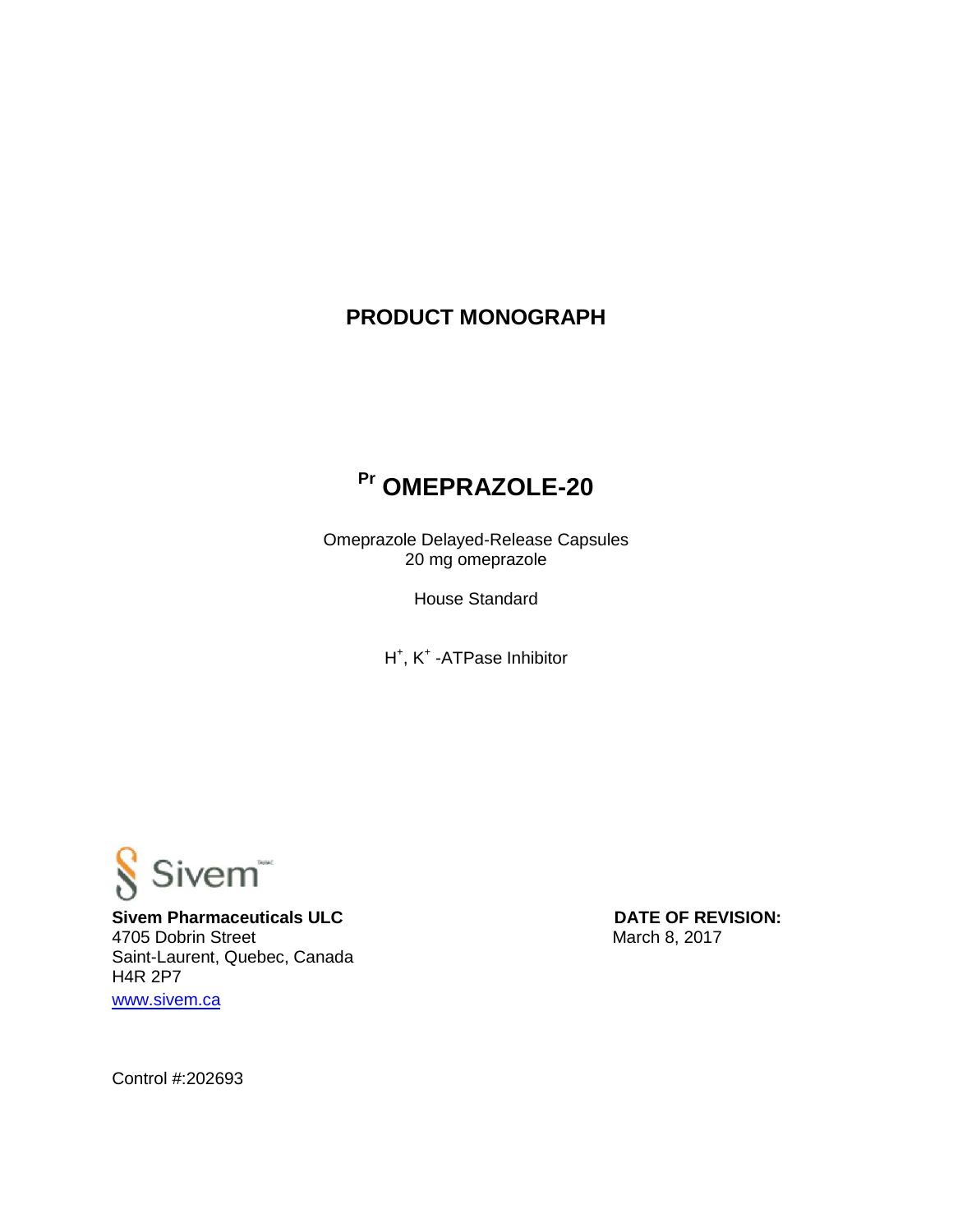# **TABLE OF CONTENTS**

| -24 |
|-----|
|     |
|     |
|     |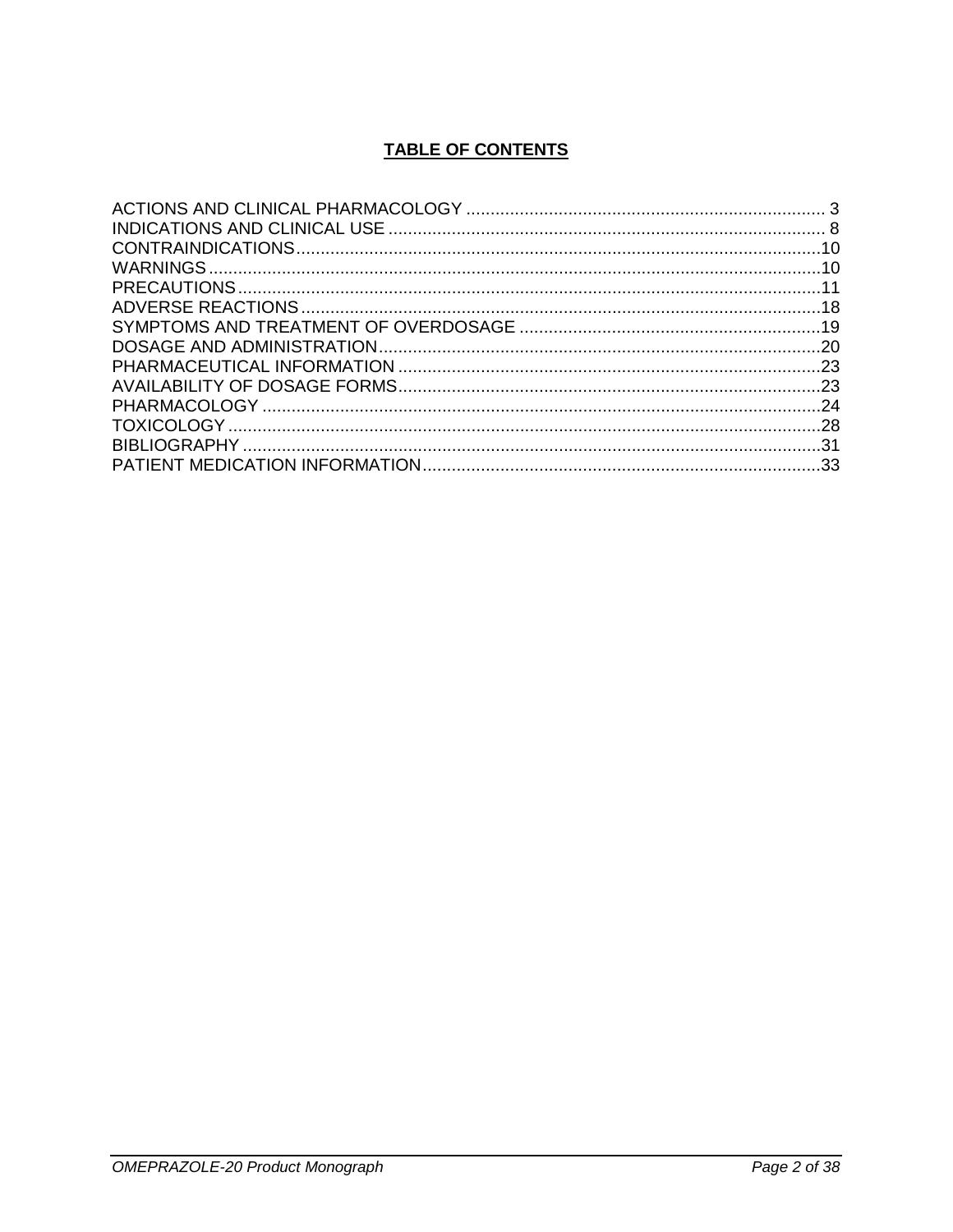# **PRODUCT MONOGRAPH**

# **NAME OF DRUG**

Pr OMEPRAZOLE-20

Omeprazole Delayed-Release Capsules 20 mg omeprazole

House Standard

# **THERAPEUTIC CLASSIFICATION**

H<sup>+</sup>, K<sup>+</sup> -ATPase Inhibitor

NOTE: When used in combination with amoxicillin, clarithromycin or metronidazole, the Product Monographs for those agents must be consulted and followed.

### **ACTIONS AND CLINICAL PHARMACOLOGY**

Omeprazole inhibits the gastric enzyme H<sup>+</sup>, K<sup>+</sup>-ATPase (the proton pump) which catalyzes the exchange of H<sup>+</sup> and K<sup>+</sup>. It is effective in the inhibition of both basal acid secretion and stimulated acid secretion. The inhibition is dose-dependent. Daily oral doses of omeprazole 20 mg and higher showed a consistent and effective acid control. A mean reduction of 24-hour intragastric acidity of approximately 80% was achieved during repeated dosing of 20 mg daily.

Treatment with omeprazole alone has been shown to suppress, but not eradicate *Helicobacter pylori* (*H. pylori*), a bacterium that is strongly associated with acid peptic disease. Approximately 90 to 100% of patients with duodenal ulcers, and 80% of patients with gastric ulcers, are infected with *H. pylori*. Clinical evidence indicates a synergistic effect between omeprazole and certain antibiotics in achieving eradication of *H. pylori*. Eradication of *H. pylori* is associated with symptom relief, healing of mucosal lesions, decreased rate of duodenal ulcer recurrence and long-term remission of peptic ulcer disease, reducing the need for prolonged antisecretory therapy.

There is no statistically significant change in the bioavailability (AUC,  $C_{\text{max}}$ ) of amoxicillin during concomitant treatment with omeprazole in healthy volunteers.

There is an increase in the bioavailability (AUC) and half-life of omeprazole, and bioavailability (AUC) and  $C_{\text{max}}$  of clarithromycin, during concomitant administration in healthy volunteers.

There is no statistically significant change in the bioavailability (AUC,  $C_{\text{max}}$ ) of metronidazole during concomitant treatment with omeprazole in healthy volunteers.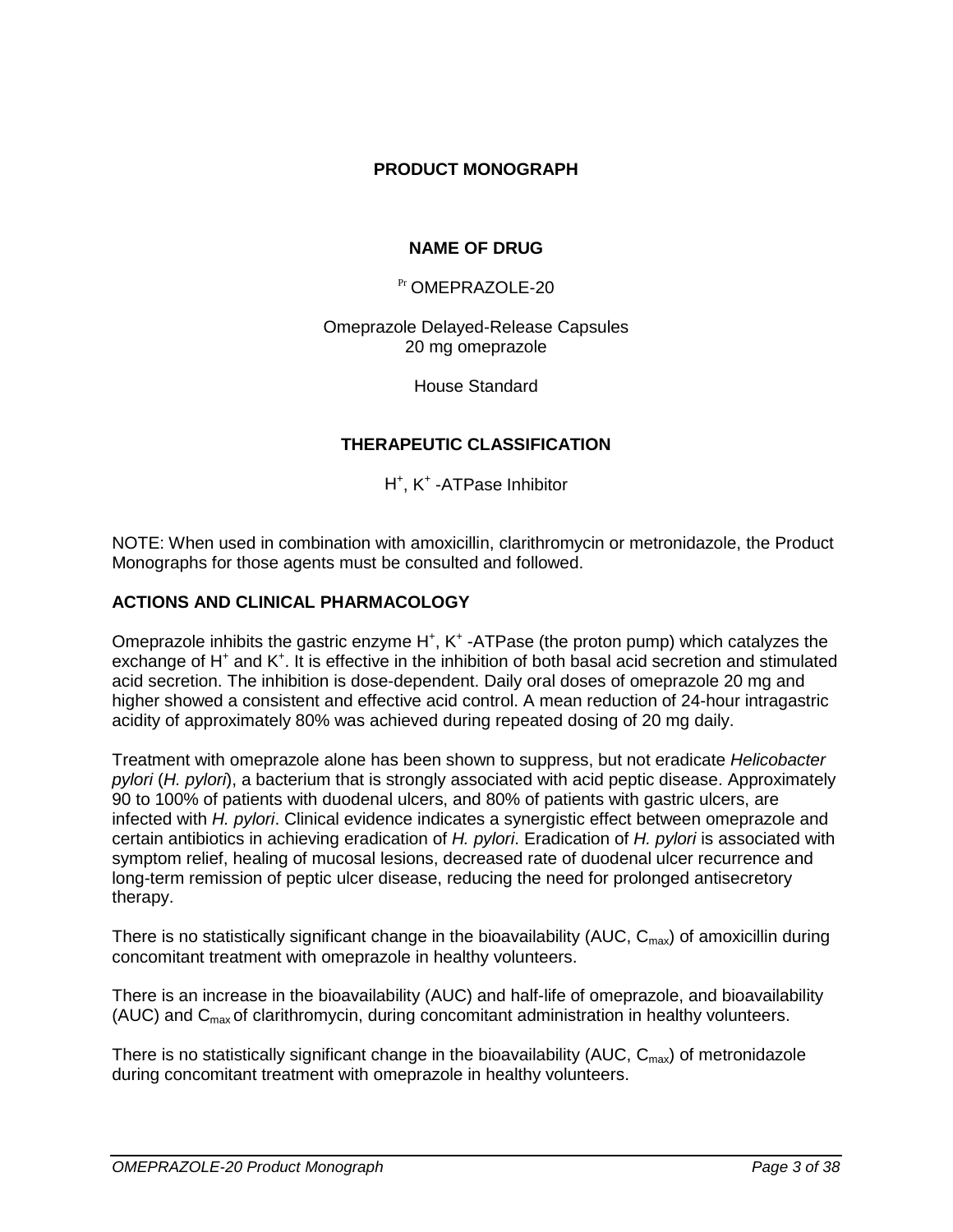Omeprazole is absorbed rapidly. After an initial oral dose of Omeprazole, approximately 35% of the drug is absorbed from the gastrointestinal tract. Following one week of therapy the percentage absorbed is 43. Neither food nor antacids have any effect on the bioavailability. Peak plasma levels occur within about four hours.

The terminal plasma half-life is about 40 minutes. The antisecretory effect of omeprazole is directly proportional to the AUC; it is not dependent on the plasma concentration at any given time. Omeprazole is 95% bound to plasma proteins.

Omeprazole undergoes first-pass metabolism by the cytochrome P-450 system, mainly in the liver, through CYP 2C19 and CYP 3A4. The CYP 2C19 isozyme, which is involved in the metabolism of all available proton pump inhibitors, exhibits polymorphism. Approximately 3% of the Caucasian population and 15-20% of Asian populations lack a functional CYP 2C19 enzyme and are called poor metabolisers.

Following i.v. and oral administration of omeprazole, 80% of the dose is recovered as urinary metabolites. The remaining 20% is excreted in the feces.

### **Comparative Bioavailability**

A randomized, single dose, blinded, 2-way crossover comparative bioavailability study, conducted under fasting conditions, was performed on healthy male volunteers. The results obtained from 18 volunteers who completed the study are summarized in the following table. The rate and extent of absorption of omeprazole was measured and compared following a single oral dose (2 x 20 mg capsules) of OMEPRAZOLE-20 (omeprazole) 20 mg capsule (Sivem Pharmaceuticals ULC) and Losec® (omeprazole) 20 mg capsule (Astra Pharma).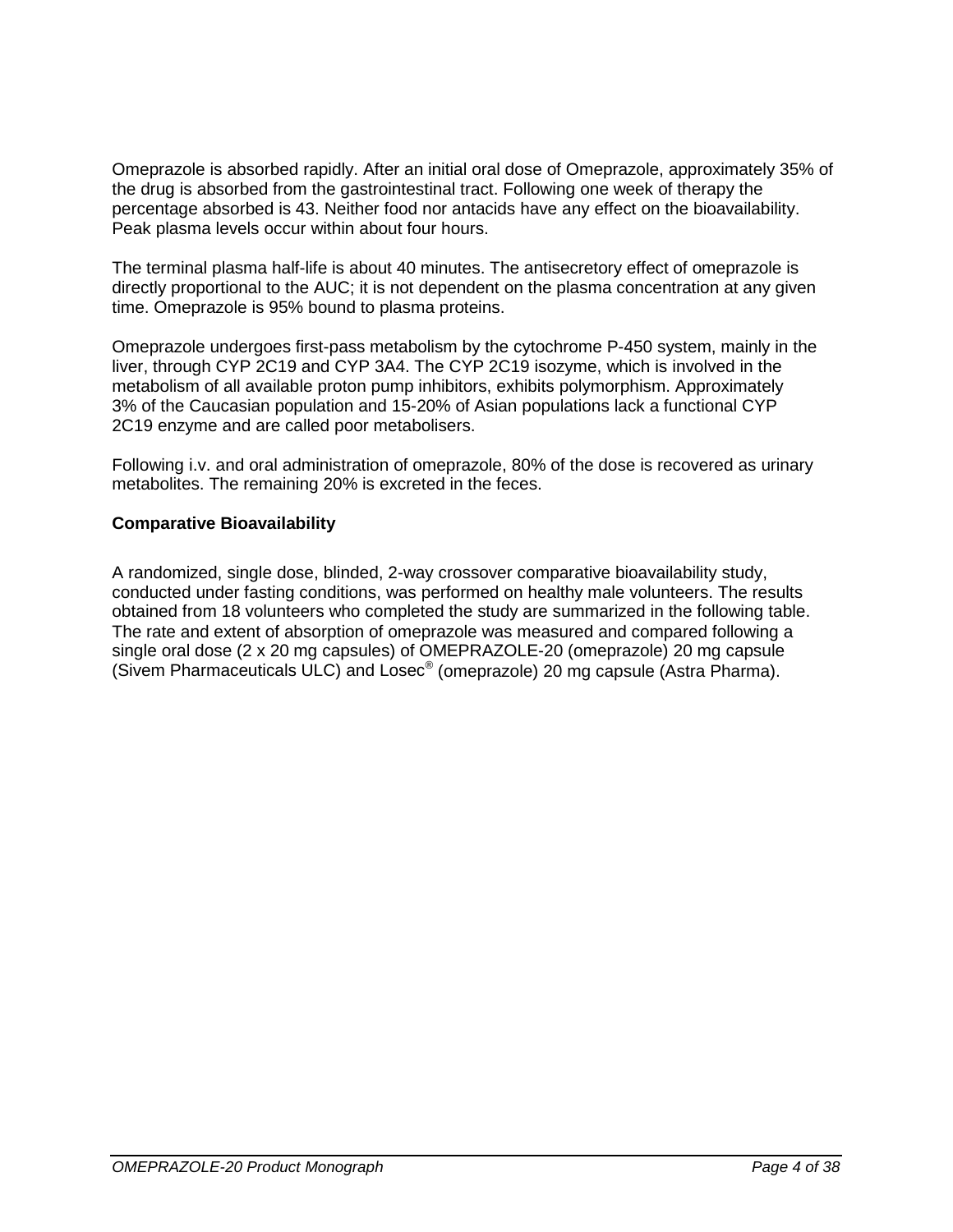# **Table 1**

| Omeprazole<br>$(2 \times 20 \text{ mg})$                                                                                                                                                                                                                                                                |                   |                        |                                        |                                   |
|---------------------------------------------------------------------------------------------------------------------------------------------------------------------------------------------------------------------------------------------------------------------------------------------------------|-------------------|------------------------|----------------------------------------|-----------------------------------|
|                                                                                                                                                                                                                                                                                                         |                   | From Measured Data     |                                        |                                   |
|                                                                                                                                                                                                                                                                                                         |                   | Geometric Mean         |                                        |                                   |
|                                                                                                                                                                                                                                                                                                         |                   | Arithmetic Mean (CV%)  |                                        |                                   |
| Parameter                                                                                                                                                                                                                                                                                               | Test*             | Reference <sup>†</sup> | Ratio of<br>Geometric<br>Means $#$ (%) | 90% Confidence<br>Interval $(\%)$ |
| $AUC$ <sub>T</sub> (ng•h/mL)                                                                                                                                                                                                                                                                            | 1194<br>1503 (77) | 1161<br>1425 (73)      | 103.6                                  | $96.1 - 111.7$                    |
| $AUC_1$ (ng•h/mL)                                                                                                                                                                                                                                                                                       | 1215<br>1526 (77) | 1190<br>1468 (75)      | 102.8                                  | $95.4 - 110.7$                    |
| $C_{\text{max}}$ (ng/mL)                                                                                                                                                                                                                                                                                | 682<br>795 (58)   | 671<br>764 (54)        | 102.5                                  | $87.5 - 120.2$                    |
| $t_{\text{max}}^{\S}$ (h)                                                                                                                                                                                                                                                                               | 2.15(36)          | 2.48(52)               |                                        |                                   |
| $t_{\frac{1}{2}}$ $\frac{8}{2}$ (h)                                                                                                                                                                                                                                                                     | 0.80(40)          | 0.82(45)               |                                        |                                   |
| * OMEPRAZOLE-20 (omeprazole) 20 mg capsule (Sivem Pharmaceuticals ULC)<br>$^{\dagger}$ Losec <sup>®</sup> (omeprazole) 20 mg capsule (Astra Pharma) was purchased in Canada.<br>Based on the least squares estimate of the geometric mean.<br><sup>§</sup><br>Expressed as arithmetic means (CV%) only. |                   |                        |                                        |                                   |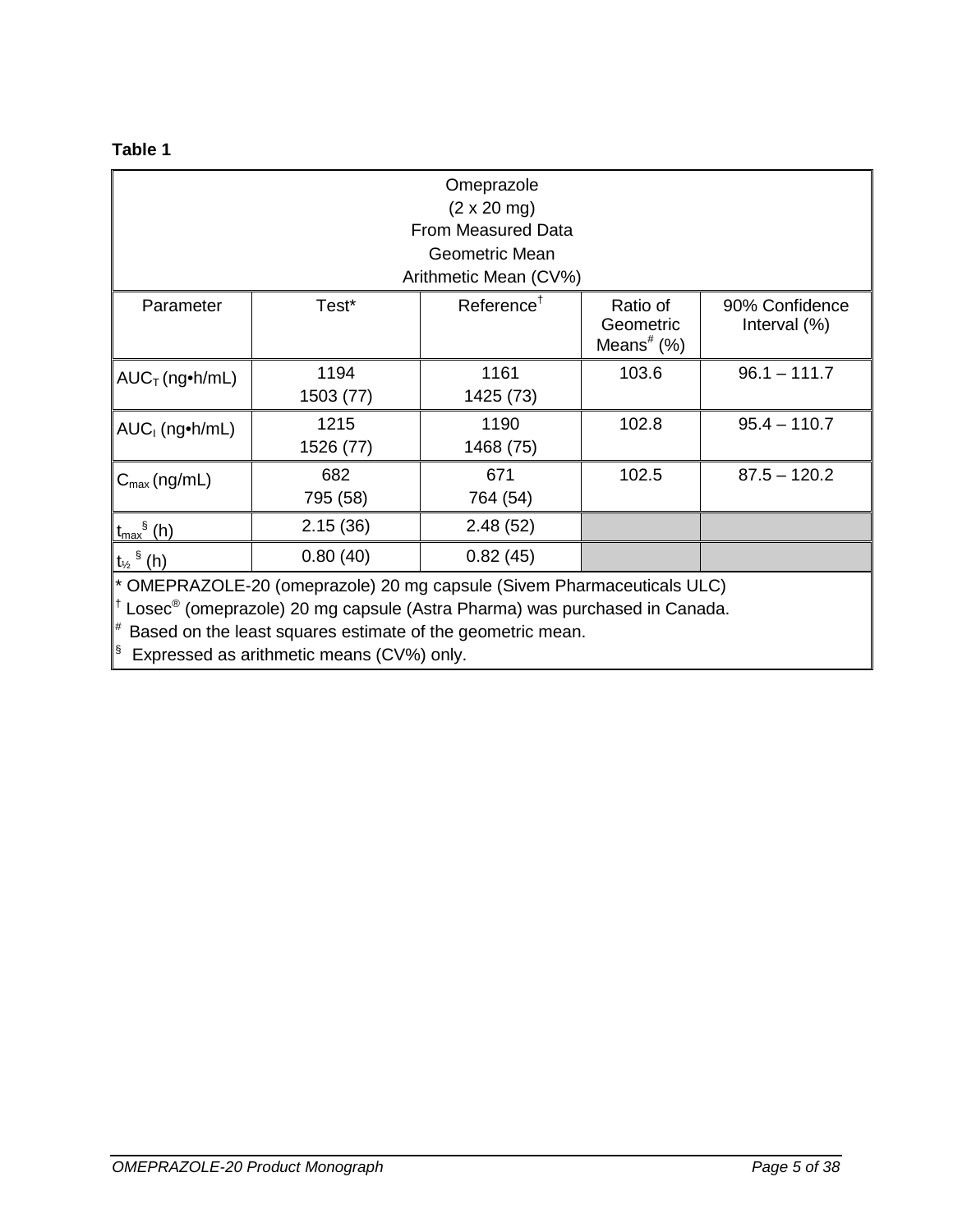A randomized, single dose, blinded, 2-way crossover comparative bioavailability study, conducted under fed conditions, was performed on healthy male volunteers. The results obtained from 19 volunteers who completed the study are summarized in the following table. The rate and extent of absorption of omeprazole was measured and compared following a single oral dose (2 x 20 mg capsules) of OMEPRAZOLE-20 (omeprazole) 20 mg capsule (Sivem Pharmaceuticals ULC) and Losec<sup>®</sup> (omeprazole) 20 mg capsule (Astra Pharma).

# **Table 2**

| Omeprazole                                                                                         |           |                            |                                                    |                                   |  |  |
|----------------------------------------------------------------------------------------------------|-----------|----------------------------|----------------------------------------------------|-----------------------------------|--|--|
|                                                                                                    |           | $(2 \times 20 \text{ mg})$ |                                                    |                                   |  |  |
|                                                                                                    |           | <b>From Measured Data</b>  |                                                    |                                   |  |  |
|                                                                                                    |           | Geometric Mean             |                                                    |                                   |  |  |
|                                                                                                    |           | Arithmetic Mean (CV%)      |                                                    |                                   |  |  |
| Parameter                                                                                          | Test*     | Reference <sup>†</sup>     | Ratio of<br>Geometric<br>Means <sup>#</sup> $(\%)$ | 90% Confidence<br>Interval $(\%)$ |  |  |
| $AUC$ <sub>T</sub> (ng•h/mL)                                                                       | 1034      | 952                        | 108.6                                              | $101.5 - 116.3$                   |  |  |
|                                                                                                    | 1526 (99) | 1338 (96)                  |                                                    |                                   |  |  |
| $AUC_1$ (ng•h/mL)                                                                                  | 1059      | 985                        | 107.6                                              | $100.5 - 115.1$                   |  |  |
|                                                                                                    | 1550 (99) | 1370 (94)                  |                                                    |                                   |  |  |
| $C_{\text{max}}$ (ng/mL)                                                                           | 556       | 437                        | 126.6                                              | $112.3 - 142.7$                   |  |  |
|                                                                                                    | 701 (66)  | 520 (62)                   |                                                    |                                   |  |  |
| $t_{\text{max}}^{\S}$ (h)                                                                          | 4.88 (26) | 5.15(25)                   |                                                    |                                   |  |  |
| 0.75(52)<br>0.79(59)<br>$t_{\frac{1}{2}}$ $(n)$                                                    |           |                            |                                                    |                                   |  |  |
| * OMEPRAZOLE-20 (omeprazole) 20 mg capsule (Sivem Pharmaceuticals ULC)                             |           |                            |                                                    |                                   |  |  |
| $^{\dagger}$ Losec <sup>®</sup> (omeprazole) 20 mg capsule (Astra Pharma) was purchased in Canada. |           |                            |                                                    |                                   |  |  |
| Based on the least squares estimate of the geometric mean.                                         |           |                            |                                                    |                                   |  |  |
| Ş<br>Expressed as arithmetic means (CV%) only.                                                     |           |                            |                                                    |                                   |  |  |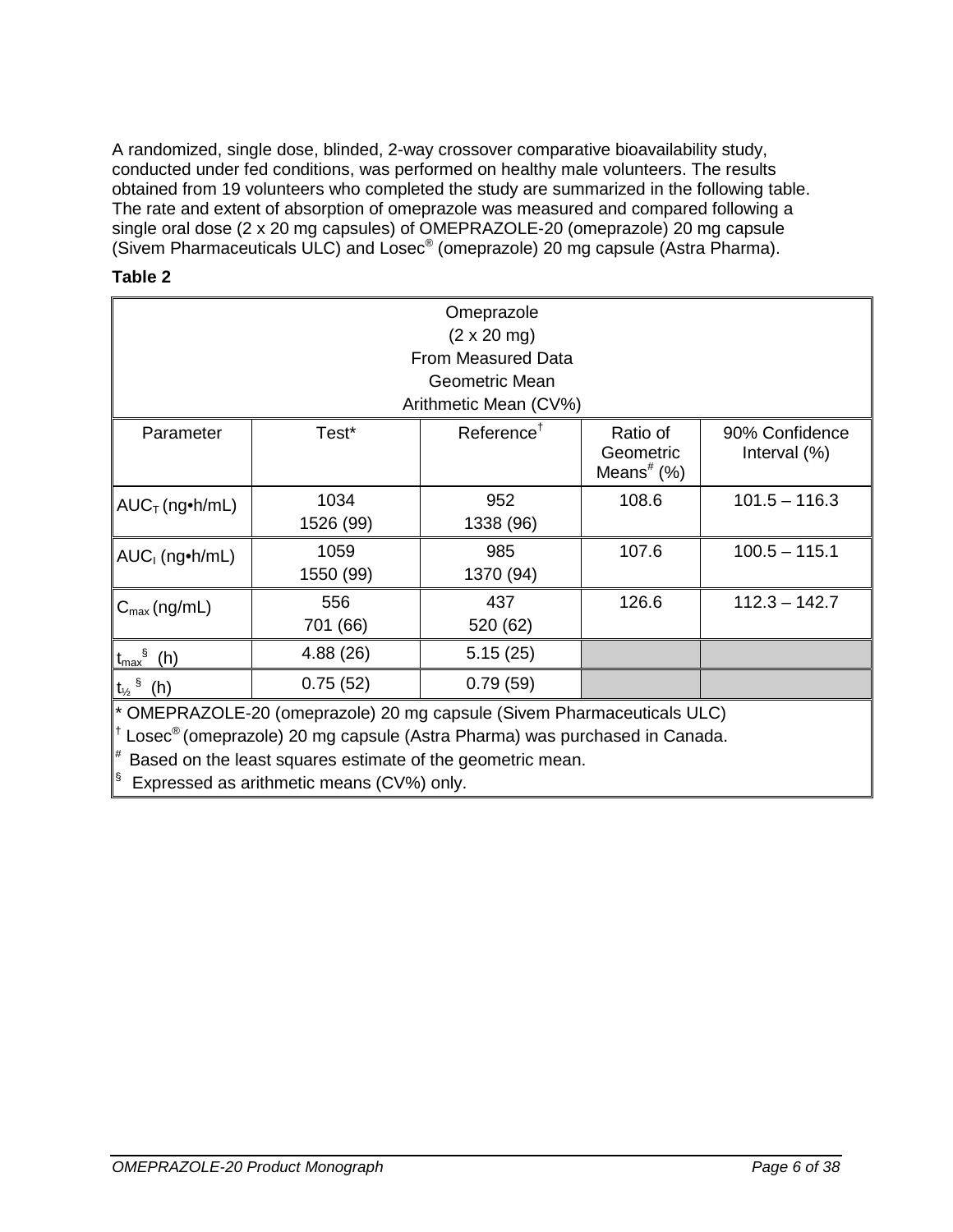A randomized, single dose, 2-way crossover comparative bioavailability study, conducted under fasting conditions, was performed on healthy male volunteers. The results obtained from 36 volunteers who completed the study are summarized in the following table. The rate and extent of absorption of omeprazole was measured and compared following a single oral dose (2 x 20 mg capsules) of OMEPRAZOLE-20 (omeprazole) 20 mg capsule (Sivem Pharmaceuticals ULC) and Prilosec® (omeprazole) 20 mg capsule (Astra Merck).

| Omeprazole                                                                                                                                                                                                                                                                                     |                   |                            |                                                    |                                   |  |  |
|------------------------------------------------------------------------------------------------------------------------------------------------------------------------------------------------------------------------------------------------------------------------------------------------|-------------------|----------------------------|----------------------------------------------------|-----------------------------------|--|--|
|                                                                                                                                                                                                                                                                                                |                   | $(2 \times 20 \text{ mg})$ |                                                    |                                   |  |  |
|                                                                                                                                                                                                                                                                                                |                   | From Measured Data         |                                                    |                                   |  |  |
|                                                                                                                                                                                                                                                                                                |                   | Geometric Mean             |                                                    |                                   |  |  |
|                                                                                                                                                                                                                                                                                                |                   | Arithmetic Mean (CV%)      |                                                    |                                   |  |  |
| Parameter                                                                                                                                                                                                                                                                                      | Test*             | Reference <sup>†</sup>     | Ratio of<br>Geometric<br>Means <sup>#</sup> $(\%)$ | 90% Confidence<br>Interval $(\%)$ |  |  |
| $AUC_T$ (ng•h/mL)                                                                                                                                                                                                                                                                              | 1218<br>1664 (90) | 1199<br>1706 (98)          | 101.6                                              | $96.0 - 107.5$                    |  |  |
| $AUC1$ (ng•h/mL)                                                                                                                                                                                                                                                                               | 1226<br>1681 (92) | 1207<br>1730 (101)         | 101.6                                              | $96.0 - 107.5$                    |  |  |
| $C_{\text{max}}$ (ng/mL)                                                                                                                                                                                                                                                                       | 626<br>739 (54)   | 615<br>740 (63)            | 101.7                                              | $90.5 - 114.4$                    |  |  |
| $t_{\text{max}}^{\S}$ (h)                                                                                                                                                                                                                                                                      | 2.33(34)          | 1.89(50)                   |                                                    |                                   |  |  |
| 1.03(38)<br>1.08(42)<br>$t_{\frac{1}{2}}$ $(n)$                                                                                                                                                                                                                                                |                   |                            |                                                    |                                   |  |  |
| * OMEPRAZOLE-20 (omeprazole) 20 mg capsule (Sivem Pharmaceuticals ULC)<br><sup>†</sup> Prilosec <sup>®</sup> (omeprazole) 20 mg capsule (Astra Merck) was purchased in the US.<br>Based on the least squares estimate of the geometric mean.<br>S<br>Expressed as arithmetic means (CV%) only. |                   |                            |                                                    |                                   |  |  |

# **Table 3**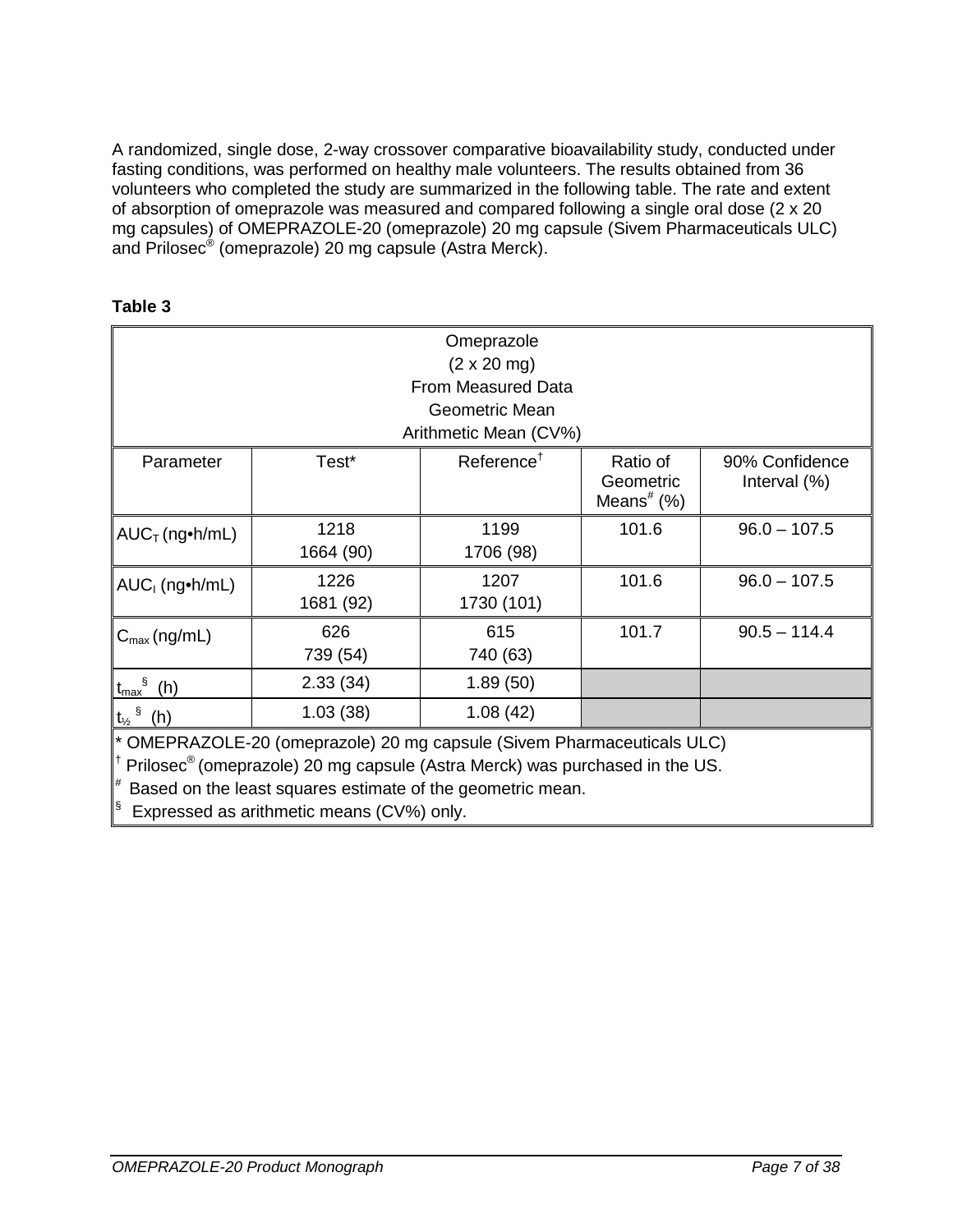A randomized, single dose, 2-way crossover comparative bioavailability study, conducted under fed conditions, was performed on healthy male volunteers. The results obtained from 34 volunteers who completed the study are summarized in the following table. The rate and extent of absorption of omeprazole was measured and compared following a single oral dose (2 x 20 mg capsules) of OMEPRAZOLE-20 (omeprazole) 20 mg capsule (Sivem Pharmaceuticals ULC) and Prilosec® (omeprazole) 20 mg capsule (Astra Merck).

| able |  |
|------|--|
|------|--|

| Omeprazole                                                                                                                                                                                                                                       |                    |                            |                                        |                                   |
|--------------------------------------------------------------------------------------------------------------------------------------------------------------------------------------------------------------------------------------------------|--------------------|----------------------------|----------------------------------------|-----------------------------------|
|                                                                                                                                                                                                                                                  |                    | $(2 \times 20 \text{ mg})$ |                                        |                                   |
|                                                                                                                                                                                                                                                  |                    | <b>From Measured Data</b>  |                                        |                                   |
|                                                                                                                                                                                                                                                  |                    | Geometric Mean             |                                        |                                   |
|                                                                                                                                                                                                                                                  |                    | Arithmetic Mean (CV%)      |                                        |                                   |
| Parameter                                                                                                                                                                                                                                        | Test*              | Reference <sup>†</sup>     | Ratio of<br>Geometric<br>Means $#$ (%) | 90% Confidence<br>Interval $(\%)$ |
| $AUC_T$ (ng•h/mL)                                                                                                                                                                                                                                | 734<br>959 (103)   | 729<br>969 (111)           | 101.0                                  | $95.7 - 106.5$                    |
| $AUC_1$ (ng•h/mL)                                                                                                                                                                                                                                | 743<br>982 (109)   | 757<br>1023 (115)          | 100.9                                  | $95.5 - 106.5$                    |
| $C_{\text{max}}$ (ng/mL)                                                                                                                                                                                                                         | 353<br>420<br>(62) | 327<br>(69)<br>399         | 109.0                                  | $96.2 - 123.4$                    |
| $t_{\text{max}}^{\S}$ (h)                                                                                                                                                                                                                        | 4.95 (17)          | 4.82 (18)                  |                                        |                                   |
| $t_{\frac{1}{2}}$ $(n)$                                                                                                                                                                                                                          | $0.97$ (43)        | 1.14(41)                   |                                        |                                   |
| * OMEPRAZOLE-20 (omeprazole) 20 mg capsule (Sivem Pharmaceuticals ULC)<br><sup>†</sup> Prilosec <sup>®</sup> (omeprazole) 20 mg capsule (Astra Merck) was purchased in the US.<br>$*$ Based on the least squares estimate of the geometric mean. |                    |                            |                                        |                                   |

<sup>§</sup> Expressed as arithmetic means (CV%) only.

# **INDICATIONS AND CLINICAL USE**

OMEPRAZOLE-20 (omeprazole) is indicated in the treatment of conditions where a reduction of gastric acid secretion is required, such as

- duodenal ulcer;
- gastric ulcer;
- NSAID-associated gastric and duodenal ulcers;
- reflux esophagitis;
- symptomatic gastroesophageal reflux disease (GERD), i.e., heartburn and regurgitation;
- Zollinger-Ellison syndrome (pathological hypersecretory condition);
- eradication of *Helicobacter pylori (H. pylori)*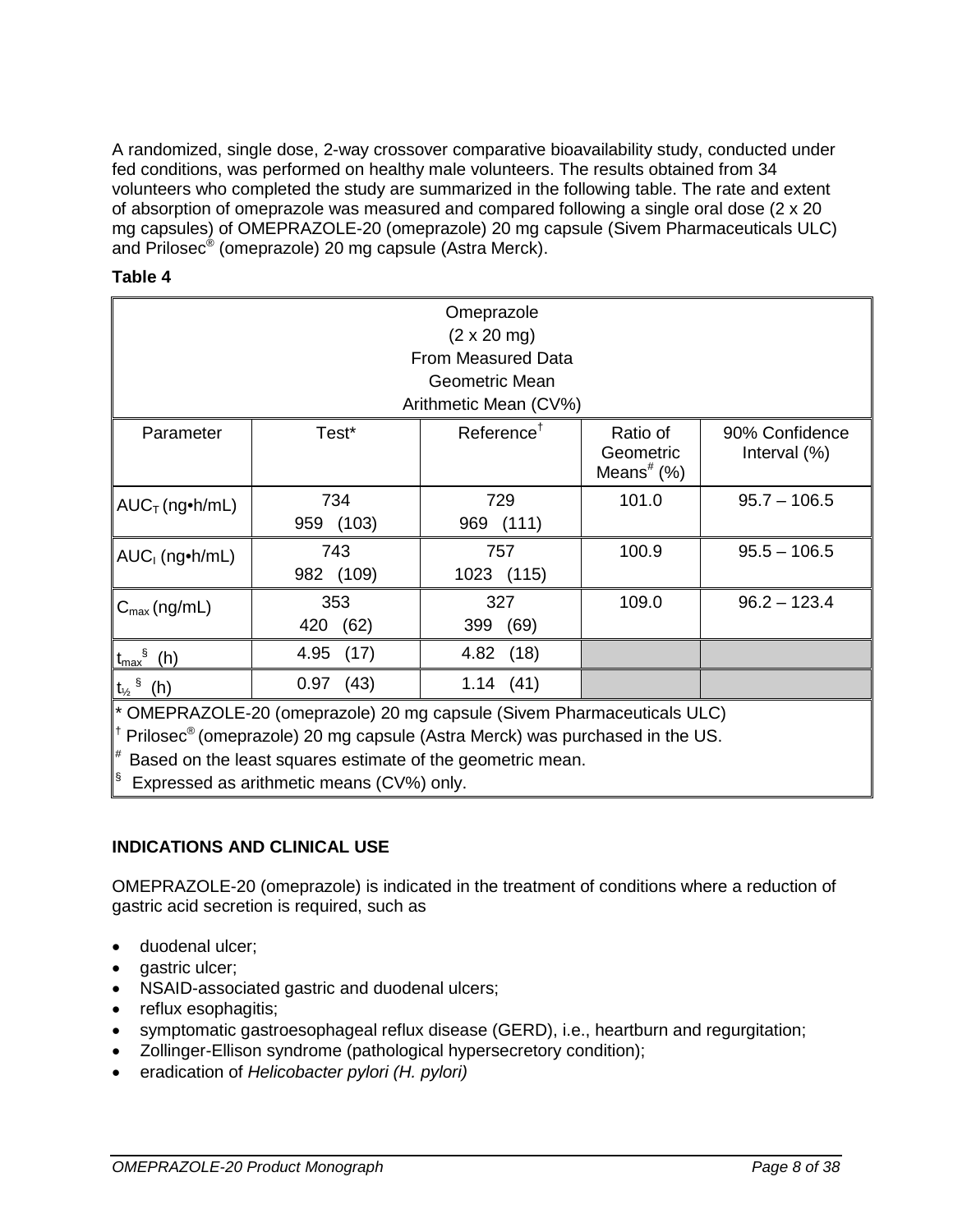OMEPRAZOLE-20, in combination with clarithromycin and either amoxicillin or metronidazole, is indicated for the treatment of patients with peptic ulcer disease associated with *Helicobacter pylori* infection. The optimal timing for eradication therapy in patients whose ulcer is not clinically active (*i.e.*, asymptomatic) remains to be determined.

Patients who fail to have their infection eradicated may be considered to have *H. pylori* resistant to the antimicrobials used in the eradication regimen. Therefore, therapy involving alternative effective antimicrobial agents should be considered (if re-treating).

It has been demonstrated that resistance to metronidazole is a negative predictive factor, decreasing the eradication rate of *H. pylori* obtained with triple therapy (omeprazole, metronidazole and clarithromycin) by 10-20%. The addition of omeprazole to metronidazole and clarithromycin appears to reduce the effect of primary resistance and the development of secondary resistance compared to antimicrobials alone.

| Table 5: Results of studies in patients with a history of duodenal ulcer who were H. |  |  |
|--------------------------------------------------------------------------------------|--|--|
| <i>pylori</i> -positive.                                                             |  |  |

|         |                                                                                                   | <b>Eradication Rate</b>              |                    |
|---------|---------------------------------------------------------------------------------------------------|--------------------------------------|--------------------|
|         | Treatment                                                                                         | <b>APT or ITT</b><br><b>Analysis</b> | <b>PP Analysis</b> |
|         | omeprazole 20 mg + amoxicillin 1000 mg +<br>clarithromycin 500 mg, all twice daily for one week   | 96%                                  | 98%                |
| Study 1 | omeprazole 20 mg + metronidazole 400 mg* +<br>clarithromycin 250 mg, all twice daily for one week | 95%                                  | 94%                |
| Study 2 | omeprazole 20 mg + amoxicillin 1000 mg +<br>clarithromycin 500 mg, all twice daily for one week   | 94%                                  | 95%                |
|         | omeprazole 20 mg + metronidazole 400 mg* +<br>clarithromycin 250 mg, all twice daily for one week | 87%                                  | 91%                |

\*500 mg metronidazole appears to be equivalent to 400 mg with regards to efficacy and safety.

Study 1: Patients included in the APT and PP analyses were assessed for *H. pylori* status by UBT pre- and post-treatment, n = 684 (APT analysis).

Study 2: Patients included in the ITT and PP analyses were assessed for *H. pylori* status by UBT and culture pre- and posttreatment,  $n = 514$  (ITT analysis).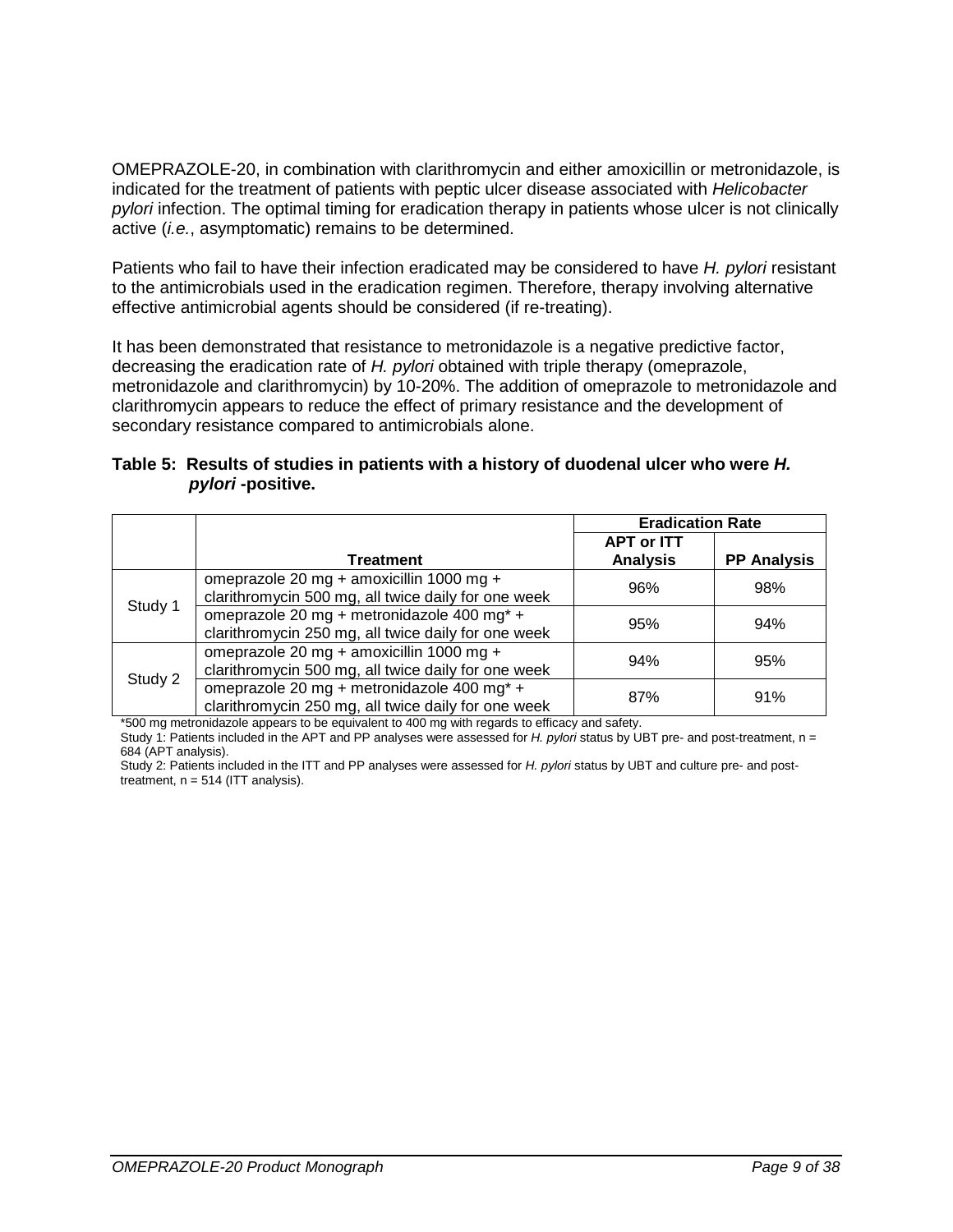### **Table 6: Results of studies in patients with active peptic ulcer who were** *H. pylori*  **positive (ITT analysis).**

|         | <b>Treatment</b>                                                                                        | <b>Eradication</b><br>Rate<br>(PP Analysis) | <b>Ulcer Healing</b><br>Rate<br>(Post<br>Treatment) | Rate of<br><b>Patients in</b><br><b>Remission</b><br>(6 months<br>after cessation<br>therapy) |
|---------|---------------------------------------------------------------------------------------------------------|---------------------------------------------|-----------------------------------------------------|-----------------------------------------------------------------------------------------------|
|         | omeprazole 20 mg + amoxicillin<br>1000 mg + clarithromycin 500<br>mg, all twice daily for one week      | 78% (87%)                                   | 92%                                                 | 88%                                                                                           |
| Study 3 | omeprazole 20 mg +<br>metronidazole 400 mg* +<br>clarithromycin 250 mg, all twice<br>daily for one week | 85% (92%)                                   | 94%                                                 | 92%                                                                                           |
|         | omeprazole 20 mg + amoxicillin<br>1000 mg + clarithromycin 500<br>mg, all twice daily for one week      | 79% (83%)                                   | 94%                                                 | 83%                                                                                           |
| Study 4 | omeprazole 20 mg +<br>metronidazole 400 mg* +<br>clarithromycin 250 mg, all twice<br>daily for one week | 86% (93%)                                   | 96%                                                 | 92%                                                                                           |

\*500 mg metronidazole appears to be equivalent to 400 mg with regards to efficacy and safety.

Study 3: Patients with duodenal ulcer, included in the ITT analysis, were assessed for *H. pylori* status by UBT and histology preand post-treatment,  $n = 146$  (ITT analysis).

Study 4: Patients with gastric ulcer, included in the ITT analysis, were assessed for *H. pylori* status by UBT and histology preand post-treatment,  $n = 145$  (ITT analysis).

### **CONTRAINDICATIONS**

Hypersensitivity to omeprazole, substituted benzimidazoles or any of the components of this medication (see PHARMACEUTICAL INFORMATION).

### **WARNINGS**

When gastric ulcer is suspected, the possibility of malignancy should be excluded before therapy with OMEPRAZOLE-20 is instituted, as treatment with OMEPRAZOLE-20 may alleviate symptoms and delay diagnosis.

Concomitant administration with atazanavir and nelfinavir is not recommended (see PRECAUTIONS, Drug Interactions).

Results from studies in healthy subjects have shown a pharmacokinetic/pharmacodynamic interaction between clopidogrel (300 mg loading dose/75mg daily maintenance dose) and omeprazole (80 mg once daily, i.e., four times the recommended dose) resulting in decreased exposure to the active metabolite of clopidogrel by an average of 46% and resulting in decreased maximum inhibition of (ADP induced) platelet aggregation by an average of 16%. Based on these data, concomitant use of omeprazole and clopidogrel should be avoided. See PRECAUTIONS, Drug Interactions.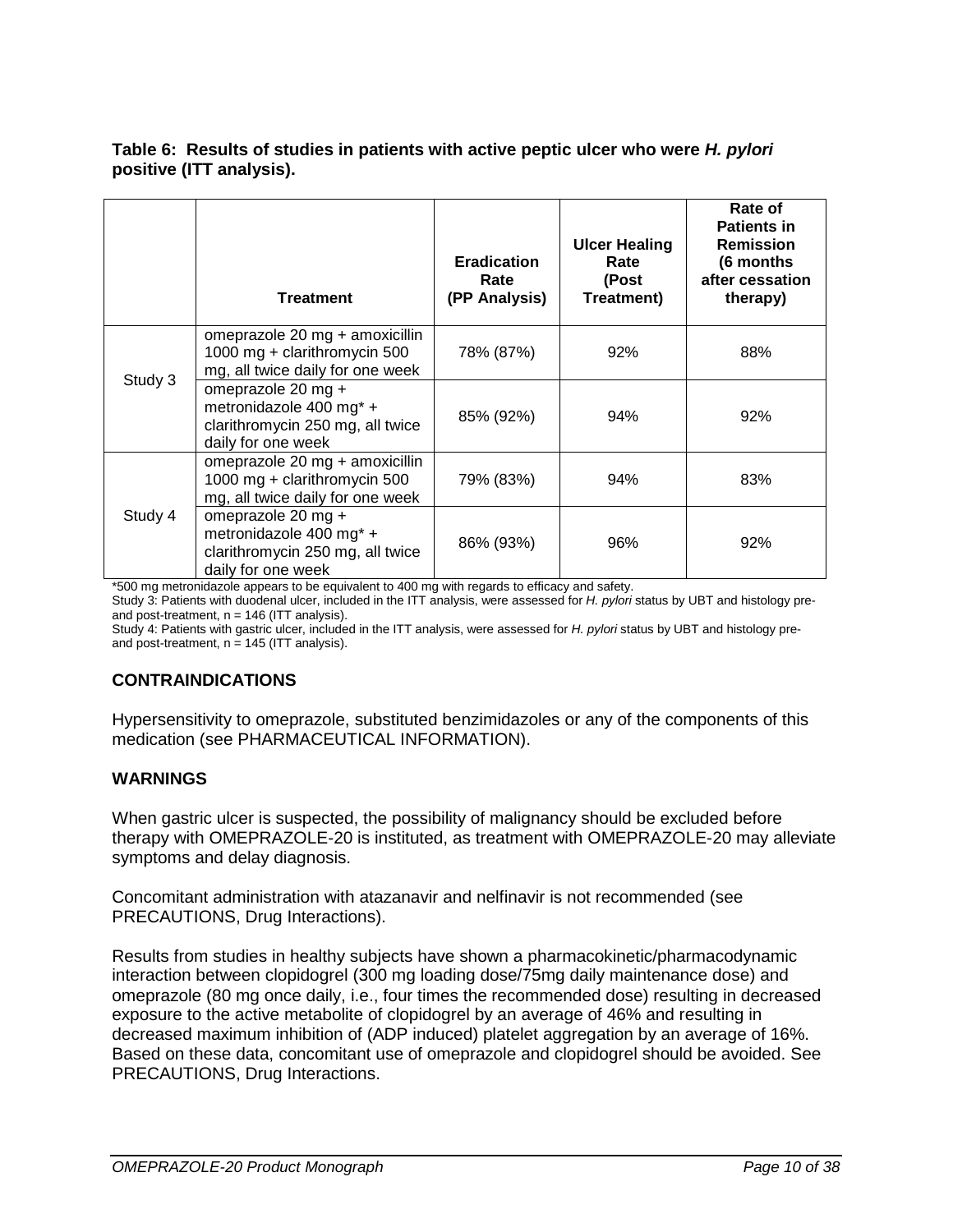# Concomitant use of Proton Pump Inhibitors (PPIs) with Methotrexate

Literature suggests that concomitant use of PPIs with methotrexate (primarily at high dose) may elevate and prolong serum levels of methotrexate and/or its metabolite, possibly leading to methotrexate toxicities. A temporary withdrawal of the PPI may be considered in some patients receiving treatments with high dose methotrexate (see PRECAUTIONS, Drug Interactions).

#### Use in Pregnancy

The safety of omeprazole in pregnancy has not been established. OMEPRAZOLE-20 should not be administered to pregnant women unless the expected benefits outweigh the potential risks.

#### Nursing Mothers

Omeprazole is secreted in breast milk. OMEPRAZOLE-20 should not be given to nursing mothers unless its use is considered essential.

#### Use in Children

The safety and effectiveness of omeprazole in children has not yet been established.

### **PRECAUTIONS**

#### General

### **Antibiotic Combination Therapy**

Pseudomembranous colitis has been reported with nearly all antibacterial agents, including clarithromycin and amoxicillin, which are used together with PPIs for the treatment of H. pylori, and may range in severity from mild to life threatening. Therefore, it is important to consider this diagnosis in patients who present with diarrhea subsequent to the administration of antibacterial agents.

Treatment with antibacterial agents alters the normal flora of the colon and may permit overgrowth of *Clostridia*. Studies indicate that a toxin produced by *Clostridium difficile* is a primary cause of "antibiotic-associated colitis".

After the diagnosis of pseudomembranous colitis has been established, therapeutic measures should be initiated. Mild cases of pseudomembranous colitis usually respond to discontinuation of the drug alone. In moderate to severe cases, consideration should be given to management with fluids and electrolytes, protein supplementation, and treatment with an antibacterial drug clinically effective against *Clostridium difficile* colitis.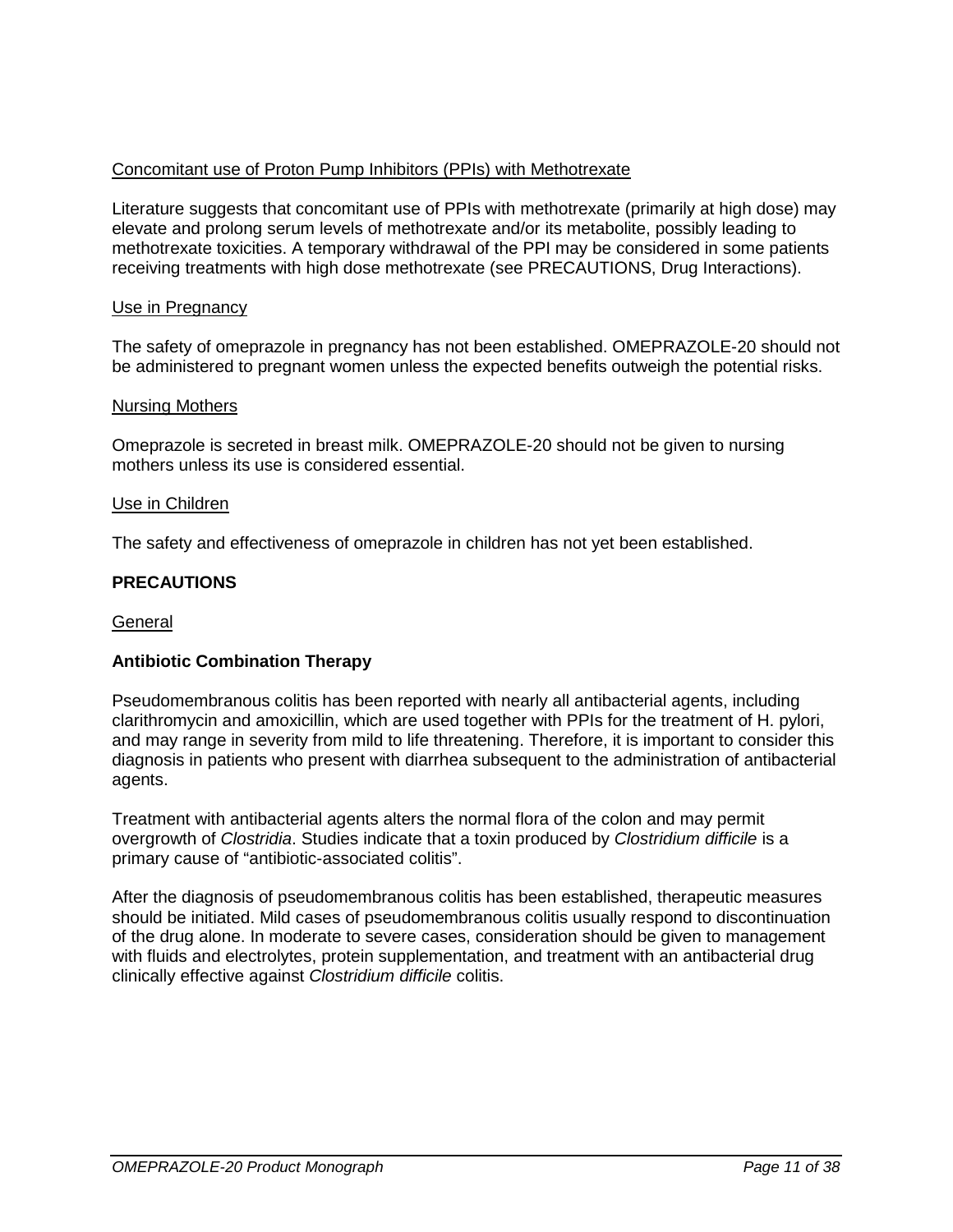# *Clostridium Difficile* **Associated Diarrhea**

Decreased gastric acidity due to any means, including any proton pump inhibitor, increases gastric counts of bacteria normally present in the gastrointestinal tract. Treatment with proton pump inhibitors can lead to an increased risk of gastrointestinal infections such as *Salmonella, Campylobacter* and *Clostridium difficile*.

An increased risk for *Clostridium difficile* infection (CDI) and *Clostridium difficile* associated diarrhea (CDAD) has been observed in association with PPI use in several observational studies. CDI/CDAD should be considered in the differential diagnosis for diarrhea that does not improve. Additional risk factors for CDI and CDAD include recent hospitalization, the use of antibiotics, old age and the presence of comorbidities.

Patients should be prescribed PPIs at the lowest dose and for the shortest duration required for the condition being treated and be reassessed to ascertain whether continued PPI therapy remains beneficial.

#### Use in the Elderly

Elderly subjects showed increased bioavailability (36%), reduced total plasma clearance (to 250 mL/min) and prolonged (50%) elimination half-life (to 1.0 hour). The daily dose in elderly patients should, as a rule, not exceed 20 mg (see DOSAGE AND ADMINISTRATION).

Geriatrics (>71 years of age): Benefits of use of PPIs should be weighed against the increased risk of fractures as patients in this category may already be at high risk for osteoporosis-related fractures. If the use of PPIs is required, they should be managed carefully according to established treatment guidelines (see DOSAGE AND ADMINISTRATION and ADVERSE REACTIONS).

#### Patients with Hepatic Insufficiency

Patients with impaired liver function showed a 75% increase in bioavailability, reduced total plasma clearance (to 67 mL/min), and a four-fold prolongation of the elimination half-life (to 2.8 hours). Twenty mg given once daily to these patients for four weeks was well tolerated, with no accumulation of omeprazole or its metabolites. The daily dose in patients with severe liver disease should, as a rule, not exceed 20 mg (see DOSAGE AND ADMINISTRATION).

#### Patients with Renal Insufficiency

The disposition of intact omeprazole is unchanged in patients with impaired renal function and no dose adjustment is needed in these patients (see DOSAGE AND ADMINISTRATION).

#### **Carcinogenicity**

The rat carcinogenicity study (24 months) revealed a gradual development from gastric ECL-cell hyperplasia to carcinoids at the end of their normal life span during administration with 14-140 mg/kg/day of omeprazole. No metastasis developed. No carcinoids developed during 18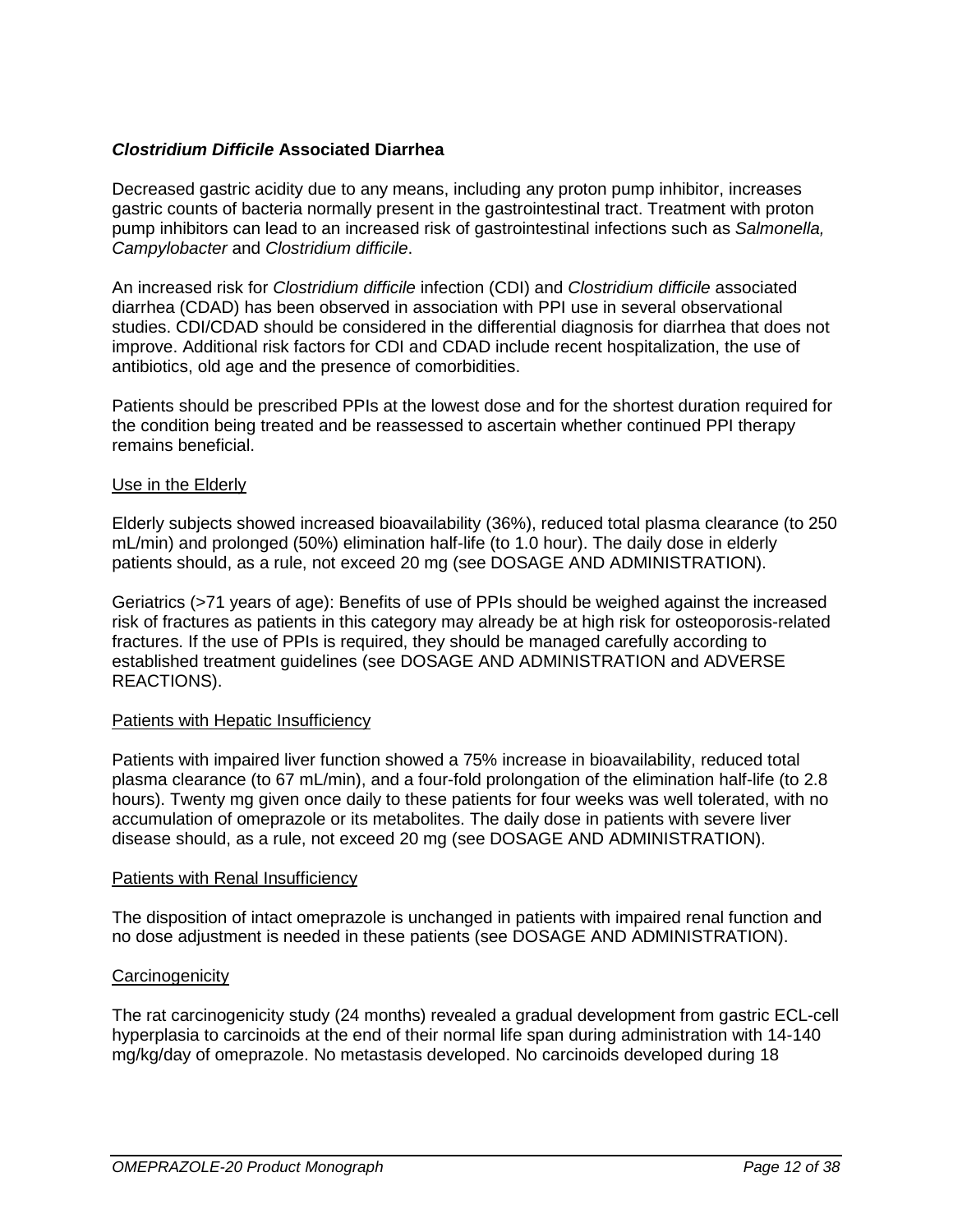months' high-dose treatment of mice (14-140 mg/kg/day). Similarly, administration of omeprazole up to 28 mg/kg/day in dogs for seven years did not cause any carcinoids.

The gastric carcinoids in rats were related to sustained hypergastrinemia secondary to acid inhibition and not to omeprazole per se (see TOXICOLOGY). Similar observations have been made after administration of histamine  $H_2$ -receptor blockers and also in partially fundectomized rats.

Short- and long-term treatment in a limited number of patients for up to six years has not resulted in any significant pathological changes in gastric oxyntic endocrine cells.

#### Endocrine and Metabolism

Hypomagnesaemia, Hypokalemia and Hypocalcemia: The chronic use of PPIs may lead to hypomagnesaemia. Moreover, hypokalemia and hypocalcemia have been reported in the literature as accompanying electrolyte disorders.

Cyanocobalamin (Vitamin B12) Deficiency: The prolonged use of PPIs, may impair the absorption of protein-bound Vitamin B12 and may contribute to the development of cyanocobalamin (Vitamin B12) deficiency.

#### Musculoskeletal and Connective Tissue

Bone Fracture: Several published observational studies suggest that proton pump inhibitor (PPI) therapy may be associated with an increased risk for osteoporosis-related fractures of the hip, wrist, or spine. The risk of fracture was increased in patients who received high-dose, defined as multiple daily doses, and long-term PPI therapy (a year or longer). Patients should use the lowest dose and shortest duration of PPI therapy appropriate to the condition being treated. Patients at risk for osteoporosis-related fractures should be managed according to established treatment guidelines (see DOSAGE AND ADMINISTRATION and ADVERSE REACTIONS).

#### **Drug Interactions**

The gastric acid suppression during treatment with omeprazole and other proton pump inhibitors might decrease or increase the absorption of drugs with gastric pH dependent absorption. Thus, it can be predicted that the absorption of drugs such as ketoconazole, itraconazole, and erlotinib can decrease during omeprazole treatment, as it does during treatment with other acid secretion inhibitors or antacids.

Omeprazole is metabolized by the cytochrome P-450 system (CYP), mainly in the liver. The pharmacokinetics of the following drugs which are also metabolized through the cytochrome P-450 system have been evaluated during concomitant use of omeprazole in humans: aminopyrine, antipyrine, clopidogrel, diazepam, phenytoin, warfarin (or other vitamin K antagonists), cilostazol\*, theophylline, voriconazole, digoxin, propranolol, metoprolol, lidocaine, quinidine, ethanol, piroxicam, diclofenac and naproxen.

\*not marketed in Canada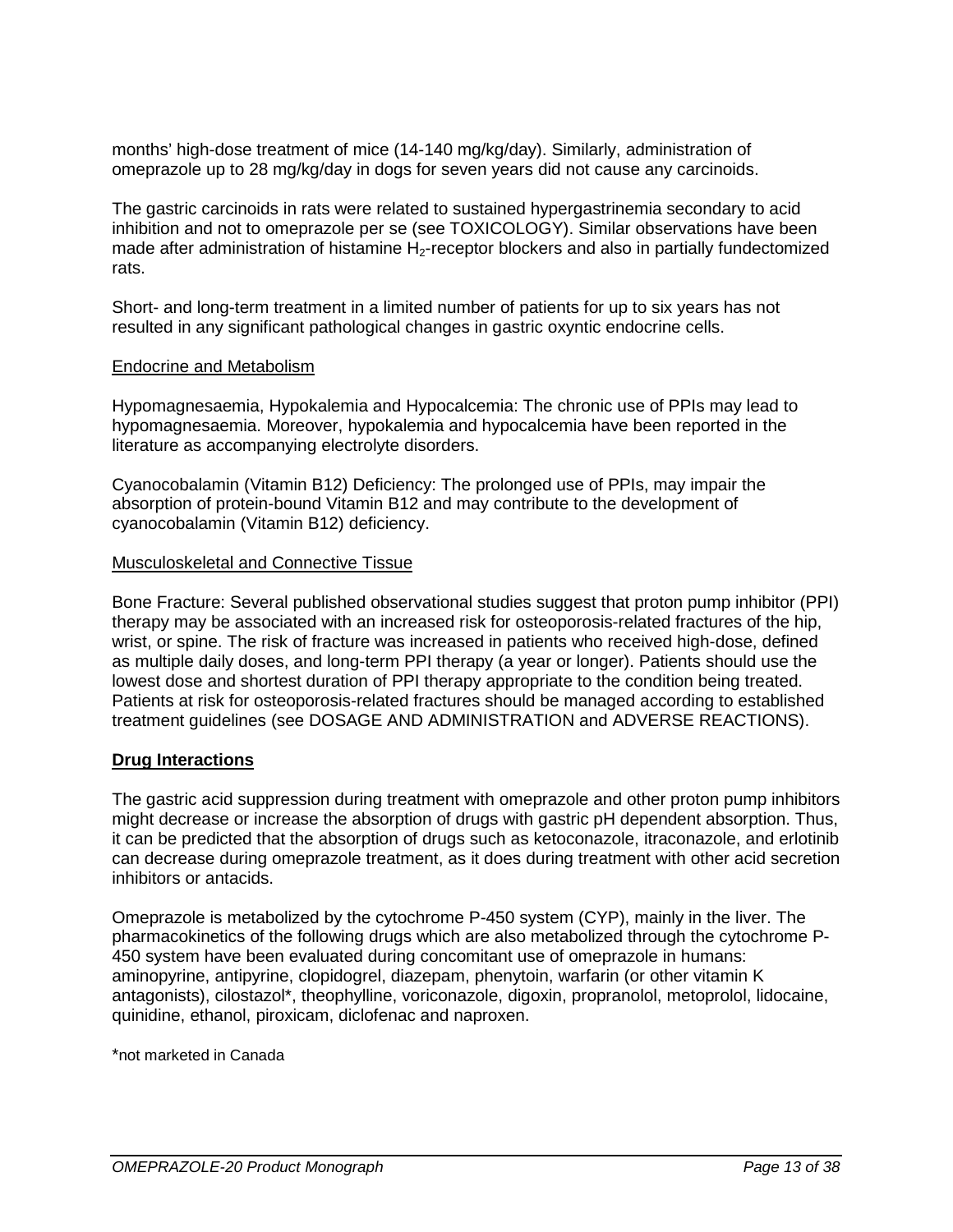Omeprazole inhibits CYP 2C19, the major omeprazole metabolizing enzyme, and is partially metabolized by CYP 3A4. Drugs known to inhibit CYP 2C19 or CYP 3A4 or both (such as clarythromycin and voriconazole) may lead to increased omeprazole serum levels by decreasing the rate of omeprazole's metabolism. Drugs known to induce CYP 2C19 or CYP 3A4 or both (such as rifampin and St John's Wort) may lead to decreased omeprazole serum levels by increasing omeprazole's rate of metabolism.

### Aminopyrine and Antipyrine

After 14 days' administration of 60 mg omeprazole once daily, the clearance of aminopyrine was reduced by 19%; the clearance of antipyrine was reduced by 14%. After 14 days' administration of 30 mg once daily, no significant changes in clearance were noted.

### Clopidogrel

Results from studies in healthy subjects have shown a pharmacokinetic/pharmacodynamic interaction between clopidogrel (300 mg loading dose/75 mg daily maintenance dose) and omeprazole (80 mg once daily, ie, four times the recommended dose) resulting in decreased exposure to the active metabolite of clopidogrel by an average of 46%, and resulting in decreased maximum inhibition of (ADP induced) platelet aggregation by an average of 16%.

It is, however, uncertain to what extent this interaction is clinically important. One prospective, randomized (but incomplete) study (in over 3 760 patients comparing placebo with omeprazole 20 mg in patients treated with clopidogrel and ASA) and non-randomized, post-hoc analyses of data from large, prospective, randomized clinical outcome studies (in over 47 000 patients) did not show any evidence of an increased risk for adverse cardiovascular outcome when clopidogrel and PPIs, including omeprazole, were given concomitantly.

Results from a number of observational studies are inconsistent with regard to increased risk or no increased risk for CV thromboembolic events when clopidogrel is given together with a PPI.

When clopidogrel was given together with a fixed dose combination of esomeprazole 20 mg + ASA 81 mg compared to clopidogrel alone in a study in healthy subjects there was a decreased exposure by almost 40% of the active metabolite of clopidogrel. However, the maximum levels of inhibition of (ADP induced) platelet aggregation in these subjects were the same in the clopidogrel and the clopidogrel + the combined (esomeprazole + ASA) product groups, likely due to the concomitant administration of low dose ASA (see WARNINGS).

### Diazepam, Phenytoin, Warfarin (or other vitamin K antagonists) and Cilostazol\*

As omeprazole is metabolized through cytochrome P-450 2C19, it can alter the metabolism and prolong elimination of diazepam, warfarin (R-warfarin), phenytoin and cilostazol\*.

\*not marketed in Canada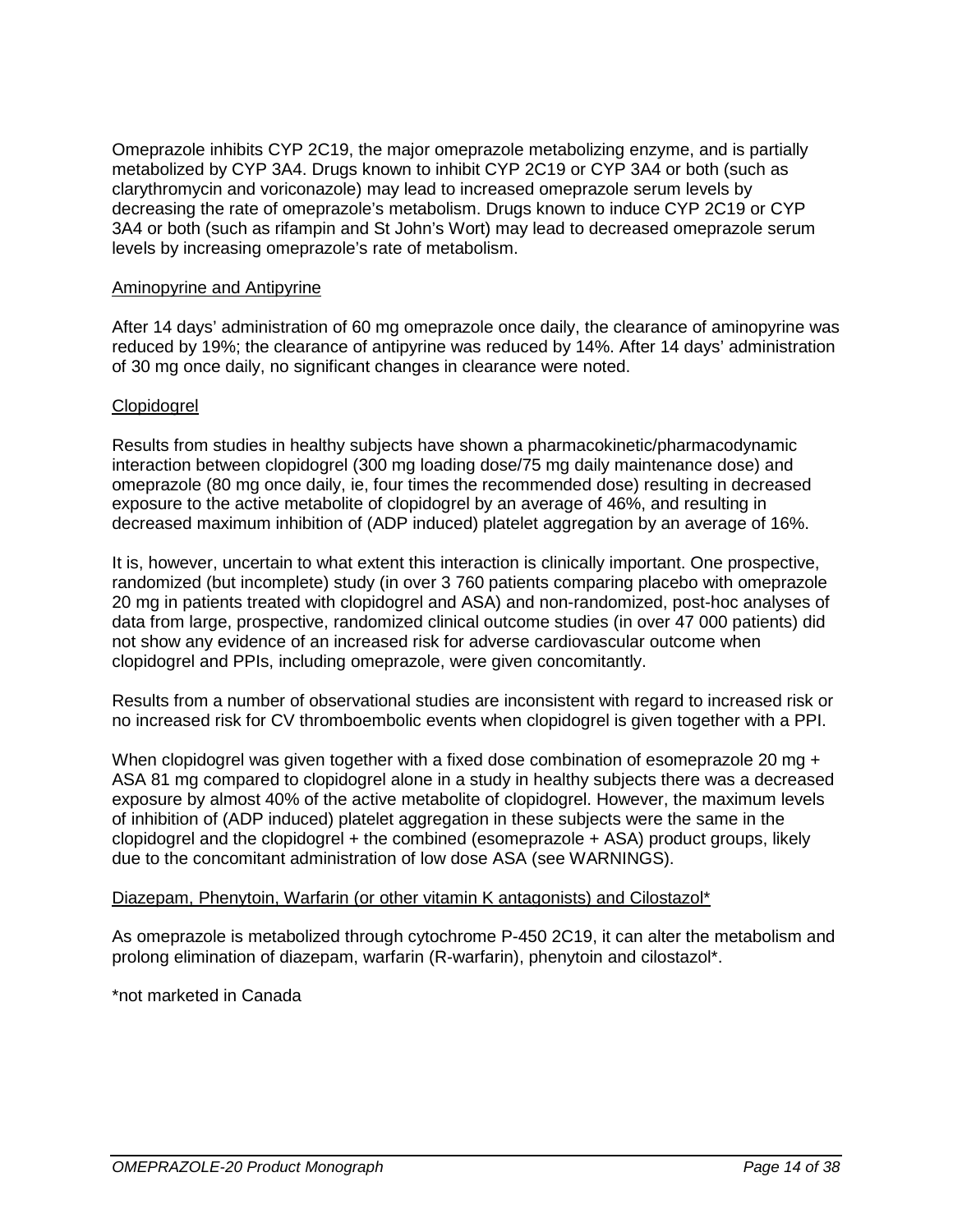# *Diazepam*

Following repeated dosing with omeprazole 40 mg once daily, the clearance of diazepam was decreased by 54%. The corresponding decrease after omeprazole 20 mg was 26%.

## *Warfarin (or other vitamin K antagonists)*

Concomitant administration of omeprazole 20 mg in healthy subjects had no effect on plasma concentrations of the (S)-enantiomer of warfarin, but caused a slight, though statistically significant increase (12%) in the less potent (R)-enantiomer concentrations. A small but statistically significant increase (11%) in the anticoagulant effect of warfarin was also seen. In patients receiving warfarin or other vitamin K antagonists, monitoring of INR (International Normalised Ratio) is recommended and a reduction of the warfarin (or other vitamin K antagonist) dose may be necessary. Concomitant treatment with omeprazole 20 mg daily did not change coagulation time in patients on continuous treatment with warfarin.

# *Phenytoin*

Following three weeks' treatment with omeprazole 20 mg once daily, the steady-state plasma levels of phenytoin in epileptic patients already receiving concomitant phenytoin treatment were not significantly affected. Urinary excretion of phenytoin and its main metabolite were also unchanged.

After single intravenous and oral doses of omeprazole 40 mg in young, healthy volunteers, the clearance of phenytoin was decreased by 15-20%, and half-life was prolonged by 20-30%. Following repeated dosing with omeprazole 40 mg once daily, the elimination half-life of phenytoin was increased by 27%. Thus, there appears to be a dose-dependent inhibition of elimination of phenytoin by omeprazole.

Patients receiving phenytoin and warfarin (or other vitamin K antagonists) should be monitored to determine if it is necessary to adjust the dosage of these drugs when taken concomitantly with omeprazole. Results from a range of interaction studies with omeprazole versus other drugs indicate that omeprazole, 20-40 mg given repeatedly, has no influence on any other clinically relevant isoforms of CYP, as shown by the lack of metabolic interaction with substrates for CYP 1A2 (caffeine, phenacetin, theophylline), CYP 2C9 (S-warfarin), CYP 2D6 (metoprolol, propranolol), CYP 2E1 (ethanol), and CYP 3A (cyclosporin, lidocaine, quinidine, estradiol).

### *Cilostazol\**

Omeprazole, given in doses of 40 mg to health subjects in a cross-over study, increased  $C_{\text{max}}$ and AUC for cilostazol by 18% and 26% respectively, and one of its active metabolites, 3,4 dihydrocilostazol, by 29% and 69% respectively.

\*not marketed in Canada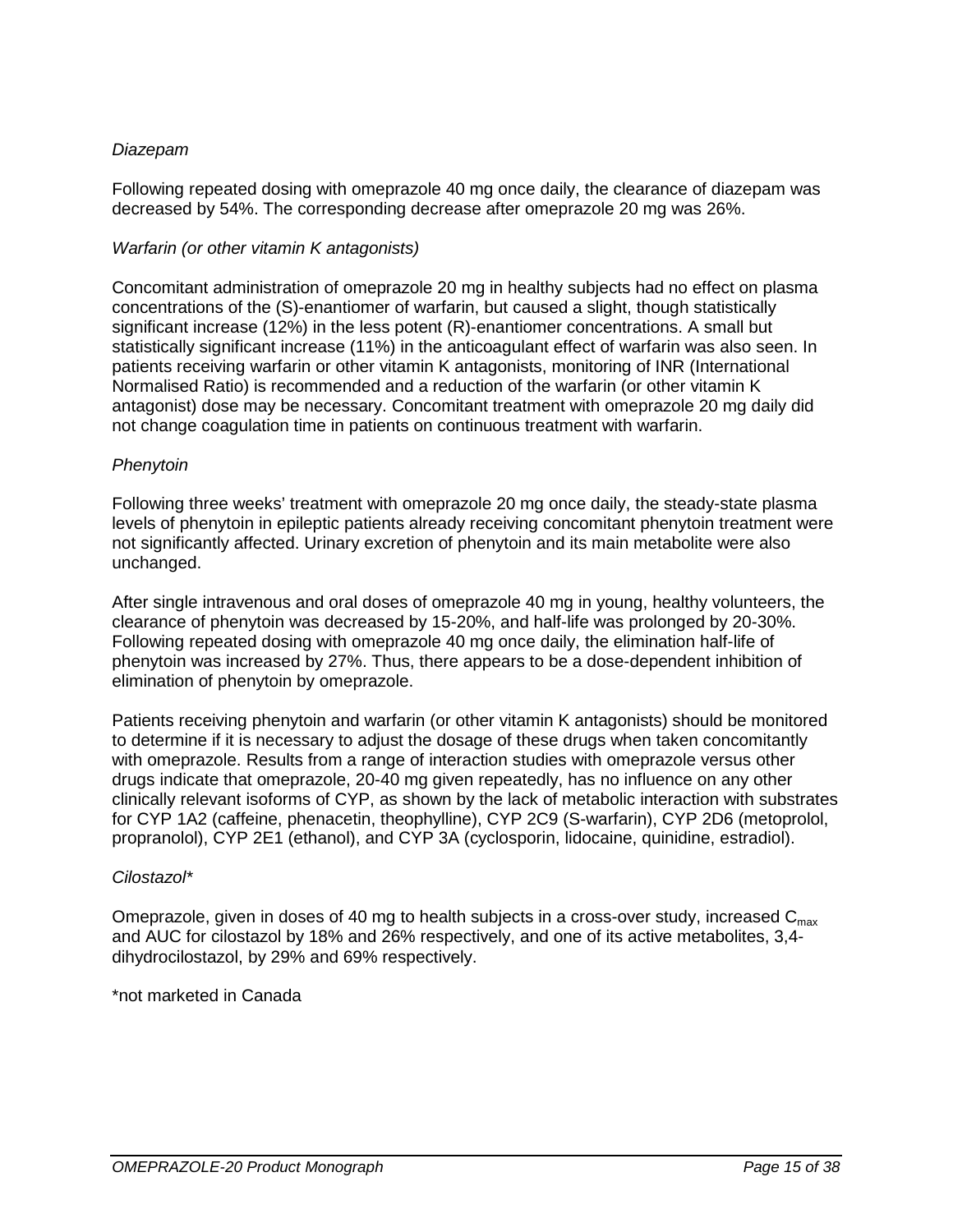## Methotrexate

Case reports, published population pharmacokinetic studies, and retrospective analyses suggest that concomitant administration of PPIs and methotrexate (primarily at high dose) may elevate and prolong serum levels of methotrexate and/or its metabolite hydroxymethotrexate. However, no formal drug interaction studies of methotrexate with PPIs have been conducted (see WARNINGS).

### Antiretroviral Drugs

Omeprazole, like other acid-reducing agents, has been reported to interact with some antiretroviral drugs. The clinical importance and the mechanisms behind these interactions are not always known. A change in gastric pH may change the absorption of the antiretroviral drug. Other possible interaction mechanisms are via CYP 2C19.

Reports indicate that omeprazole has a significant impact on atazanavir exposure, decreasing AUC,  $C_{\text{max}}$  and  $C_{\text{min}}$ . This interaction is only partially overcome by the addition of ritonavir to the atazanavir treatment regimen. Similarly, decreased serum levels of nelfinavir have also been reported when given together with omeprazole. Concomitant administration of omeprazole with atazanavir and nelfinavir is therefore not recommended. For other antiretroviral drugs, such as saquinavir, elevated serum levels have been reported. There are also some antiretroviral drugs where unchanged serum levels have been reported when given with omeprazole (see WARNINGS).

#### **Tacrolimus**

Although no clinical studies have been undertaken, there is a possibility that the concomitant administration of omeprazole and tacrolimus may increase serum levels of tacrolimus.

#### **Theophylline**

No effects on oral or i.v. theophylline kinetics have been observed after repeated once daily doses of 40 mg omeprazole.

#### Voriconazole

Concomitant administration of omeprazole and a CYP 2C19 and CYP 3A4 inhibitor, voriconazole, resulted in more than doubling of the omeprazole exposure. However, a dose adjustment of omeprazole is not required.

#### Digoxin

The absorption of digoxin can increase during treatment with omeprazole and other drugs that reduce gastric acidity. Concomitant treatment with omeprazole (20 mg daily) and digoxin in ten healthy subjects increased the bioavailability of digoxin by an average of 10% (up to 30% in two out of ten subjects).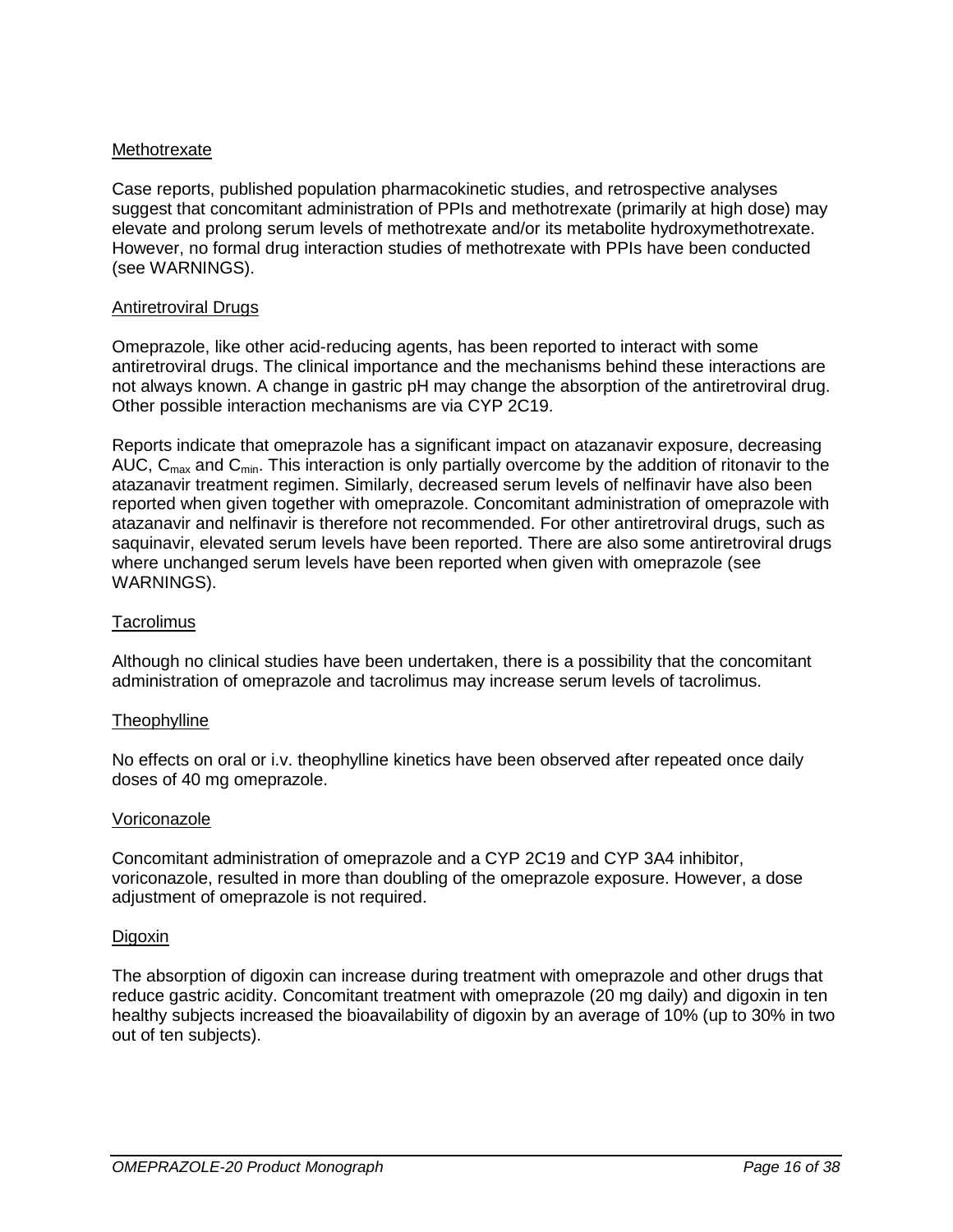## Propranolol and Metoprolol

No effects on propranolol kinetics were observed in a steady-state trial with 20 mg of omeprazole daily. Similarly, no effects on steady state plasma levels of metoprolol were observed after concomitant treatment with 40 mg omeprazole daily.

#### Lidocaine

No interaction with a single intravenous dose of lidocaine or its active metabolite, MEGX, was found after one week of pretreatment with omeprazole 40 mg once daily. There were no interactions between omeprazole and lidocaine or MEGX concerning pharmacokinetic variables.

#### **Quinidine**

After one week of omeprazole 40 mg once daily, no effect was observed on the kinetics or pharmacodynamics of quinidine.

#### **Ethanol**

There was no significant effect on the pharmacokinetics of ethanol after omeprazole 20 mg.

#### Piroxicam, Diclofenac and Naproxen

There was no significant effect on the steady-state pharmacokinetics of piroxicam, diclofenac, and naproxen following repeated dosing with omeprazole 20 mg in healthy volunteers.

#### Antacids

No interaction with concomitantly administered antacids has been found.

### Food

No interaction with food has been found.

#### Laboratory Tests

During treatment with antisecretory drugs serum gastrin increases in response to the decreased acid secretion. Also chromogranin A (CgA) increases due to decreased gastric acidity. The increased CgA level may interfere with investigations for neuroendocrine tumours. Literature reports indicate that proton pump inhibitor treatment should be stopped 5 to 14 days before CgA measurement. Measurements should be repeated if levels have not normalized by this time.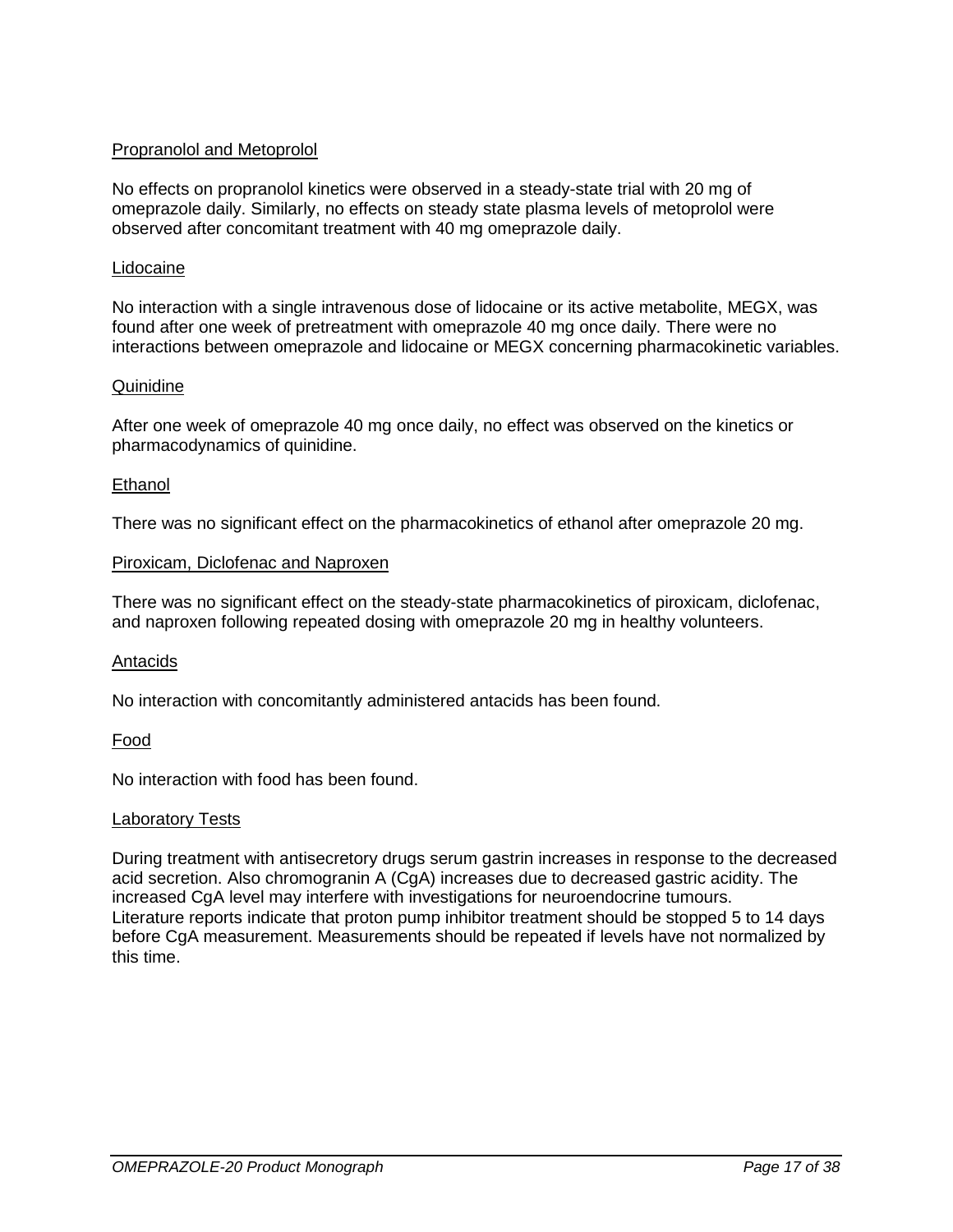# **ADVERSE REACTIONS**

Omeprazole is well tolerated. Most adverse reactions have been mild and transient and there has been no consistent relationship with the treatment. Adverse events have been recorded during controlled clinical investigations in 2764 patients exposed to omeprazole or reported from routine use. In a controlled clinical trial comparing omeprazole to placebo, the prevalence of adverse events with omeprazole 40 mg once daily was similar to the placebo group. In shortterm, comparative, double-blind studies with histamine  $H_2$ -receptor antagonists, there was no significant difference in the prevalence of adverse events between omeprazole and the  $H<sub>2</sub>$ receptor antagonists. An extensive evaluation of laboratory variables has not revealed any significant changes during omeprazole treatment which are considered to be clinically important.

The following adverse events (at a rate of more than one percent) have been reported in individuals receiving omeprazole therapy in controlled clinical situations: diarrhea (2.8%); headache (2.6%); flatulence (2.3%); abdominal pain (1.7%); constipation (1.3%); and dizziness/vertigo (1.1%).

The following is a list of adverse events reported in clinical trials or reported from routine use. Events are classified within body system categories. The following definitions of frequencies are used: common: ≥ 1/100; uncommon: ≥ 1/1000 and <1/100; rare: <1/1000, and very rare:  $<$ 1/10000.

**Central and Peripheral Nervous System**: Common: headache. Uncommon: dizziness, paraesthesia, somnolence, insomnia and vertigo. Rare: reversible mental confusion, agitation, aggression, depression and hallucinations, predominantly in severely ill patients.

**Endocrine:** Rare: gynaecomastia.

**Gastrointestinal:** Common: diarrhea, constipation, abdominal pain, nausea/vomiting and flatulence. Rare: dry mouth, stomatitis, gastrointestinal candidiasis and microscopic colitis.

**Hematological:** Rare: leukopenia, thrombocytopenia, agranulocytosis and pancytopenia.

**Hepatic:** Uncommon: increased liver enzyme levels. Rare: encephalopathy in patients with preexisting severe liver disease; hepatitis with or without jaundice and hepatic failure.

**Musculoskeletal:** Rare: arthralgia, muscular weakness and myalgia.

**Skin:** Uncommon: rash, dermatitis and/or pruritus, and urticaria. Rare: photosensitivity, erythema multiforme, Stevens-Johnsons syndrome, toxic epidermal necrolysis (TEN) and alopecia.

**Other Adverse Events:** Uncommon: malaise, hypersensitive reactions including urticaria. Rare: hypersensitive reactions including angioedema, fever, bronchospasm, interstitial nephritis and anaphylactic shock; increased sweating, peripheral edema, blurred vision, taste disturbances and hyponatraemia. Very rare: hypomagnesaemia (severe hypomagnesaemia may result in hypocalcaemia, and hypomagnesaemia may also result in hypokalaemia).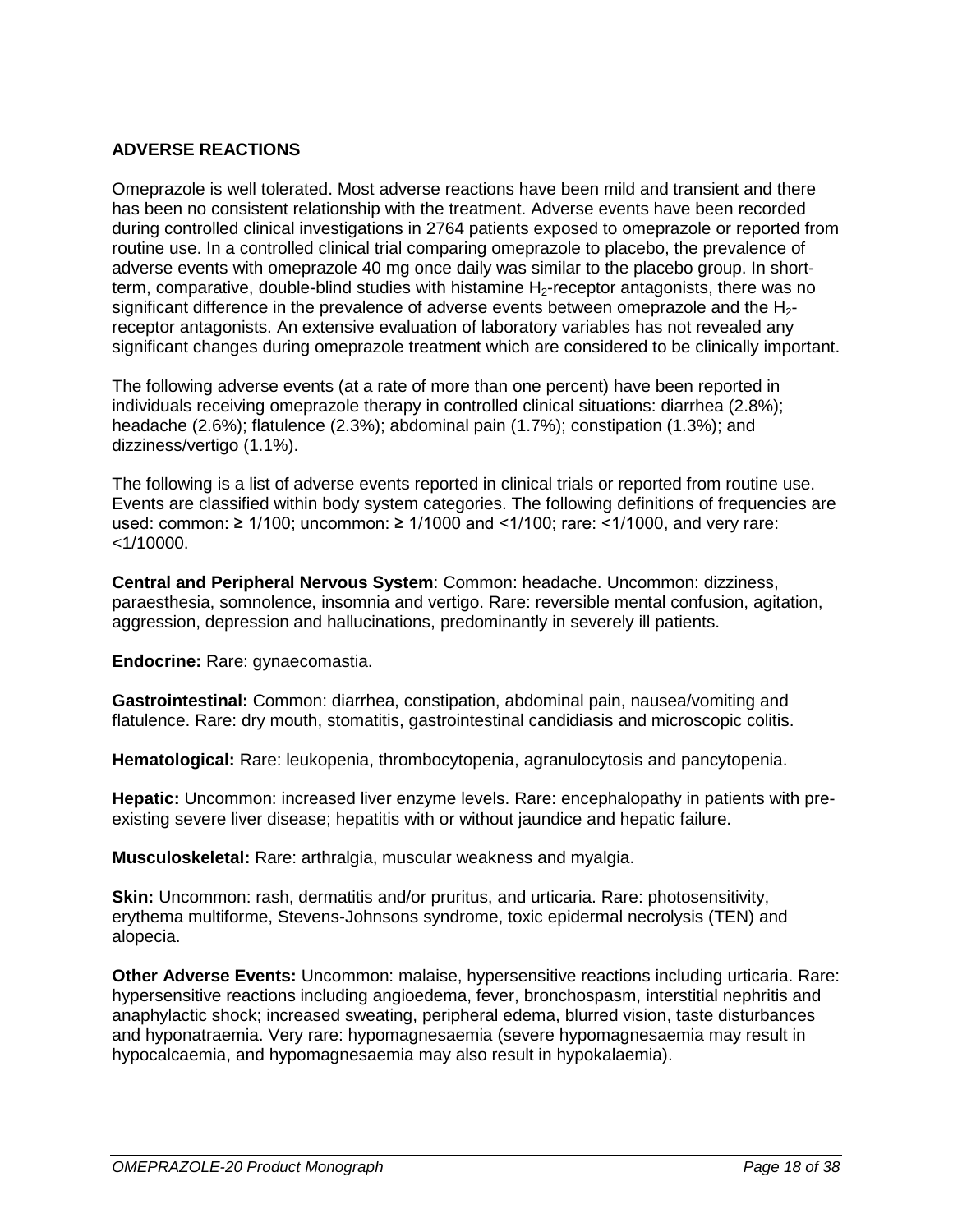**H. pylori Eradication Combination Therapy:** The following adverse events (at a rate of more than 1%) were recorded during controlled clinical trials in 493 patients receiving omeprazole, amoxicillin and clarithromycin: diarrhea (28%), taste disturbances (15%), headache (5%), flatulence (4%), nausea (3%), abdominal pain (2%), ALT increased (1%), epigastric pain (1%), pharyngitis (1%) and glossitis (1%).

The following adverse events (at a rate of more than 1%) were recorded during controlled clinical trials in 494 patients receiving omeprazole, metronidazole and clarithromycin: taste disturbances (14%), diarrhea (13%), headache (6%), ALT increased (6%), flatulence (5%), nausea (5%), AST increased (5%), dyspepsia (3%), dry mouth (2%), dizziness/vertigo (2%), epigastric pain (1%), pharyngitis (1%), eructation (1%) and fatigue (1%).

Gastrointestinal: Withdrawal of long-term PPI therapy can lead to aggravation of acid related symptoms and may result in rebound acid hypersecretion.

Musculoskeletal and Connective Tissue: Osteoporosis and osteoporosis-related fractures have been reported with multiple daily doses and long-term PPI therapy.

# **SYMPTOMS AND TREATMENT OF OVERDOSAGE**

For management of suspected drug overdose, contact your regional Poison Control Centre.

Rare reports have been received of overdosage with omeprazole. Single oral doses of up to 400 mg of omeprazole capsules have not resulted in any severe symptoms, and no specific treatment has been needed. One case report described that a single oral dose (560 mg) of omeprazole was associated with moderate increase of white blood cells, generalised malaise, nausea, vomiting, apathy, confusion, drowsiness, moderate headache, flatulence and abdominal pain. As in all cases where overdosing is suspected, treatment should be supportive and symptomatic. Any unabsorbed material should be removed from the gastrointestinal tract, and the patient should be carefully monitored.

The oral  $LD_{50}$  of omeprazole in male and female rats and mice was greater than 4000 mg/kg. In dogs, the only sign of acute toxicity was vomiting which occurred at doses of approximately 600 mg/kg (see TOXICOLOGY).

When used in combination with antibiotics, the Prescribing Information/Product Monograph for those antibiotics should be consulted.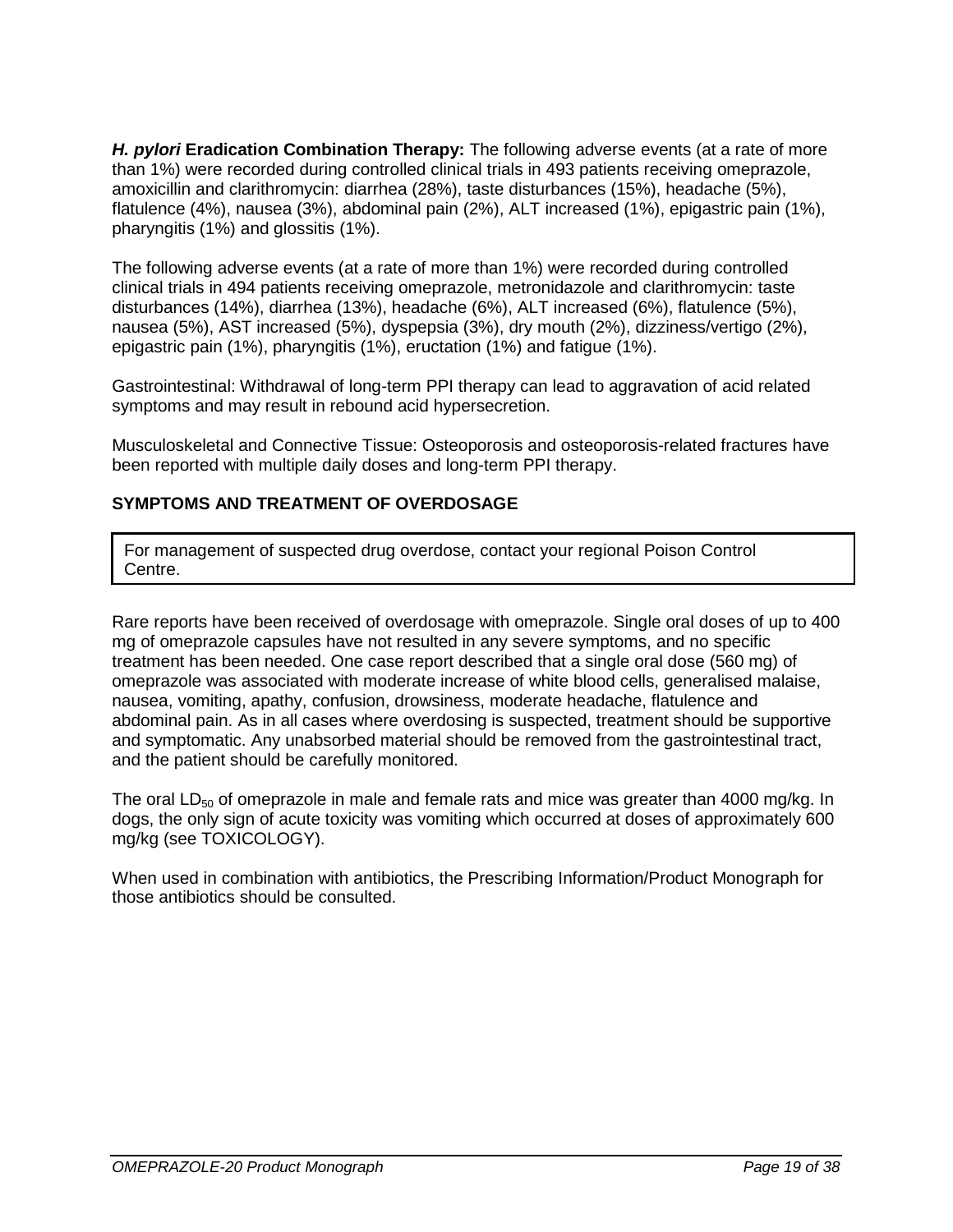# **DOSAGE AND ADMINISTRATION**

Patients should use the lowest dose and shortest duration of PPI therapy appropriate to the condition being treated.

#### **Duodenal Ulcer**

Acute Therapy: The recommended adult oral dose is 20 mg given once daily. Healing usually occurs within two weeks. For patients not healed after this initial course of therapy, an additional two weeks of treatment is recommended.

Refractory Patients: In patients with duodenal ulcer refractory to other treatment regimens, the recommended adult doses are 20 mg or 40 mg given once daily. Healing is usually achieved within four weeks in such patients.

Maintenance Therapy for Duodenal Ulcer: Over 95% of duodenal ulcer patients are *H. pylori*positive, and should be treated with eradication therapy, as described below. A small percentage of patients who are *H. pylori*-negative will experience a disease recurrence and will require maintenance treatment with an antisecretory agent. The recommended omeprazole dose is 10 mg once daily, increased to 20-40 mg once daily, as necessary.

#### **Gastric Ulcer**

Acute Therapy: The recommended adult dose is 20 mg given once daily. Healing usually occurs within four weeks. For patients not healed after this initial course of therapy, an additional four weeks of treatment is recommended.

Refractory Patients: In patients with gastric ulcer refractory to other treatment regimens, the recommended dose is 40 mg given once daily. Healing is usually achieved within eight weeks.

Maintenance Therapy for Gastric Ulcer: About 80% of gastric ulcer patients are *H. pylori*positive, and should be treated with eradication therapy, as described below. A small percentage of patients who are *H. pylori*-negative will experience a disease recurrence and will require maintenance treatment with an antisecretory agent. The recommended omeprazole dose is 20 mg once daily, increased to 40 mg once daily, as necessary.

### **NSAID-Associated Gastric or Duodenal Ulcers**

The issue of whether or not eradication of *H. pylori* in patients with NSAID-associated ulcers might have beneficial preventive effects has not yet been settled.

Acute Therapy: In patients with NSAID-associated gastric or duodenal ulcers, the recommended adult dose is 20 mg given once daily. Symptom resolution is rapid and healing usually occurs within four weeks. For those patients not healed after this initial course of therapy, an additional four weeks of treatment is recommended.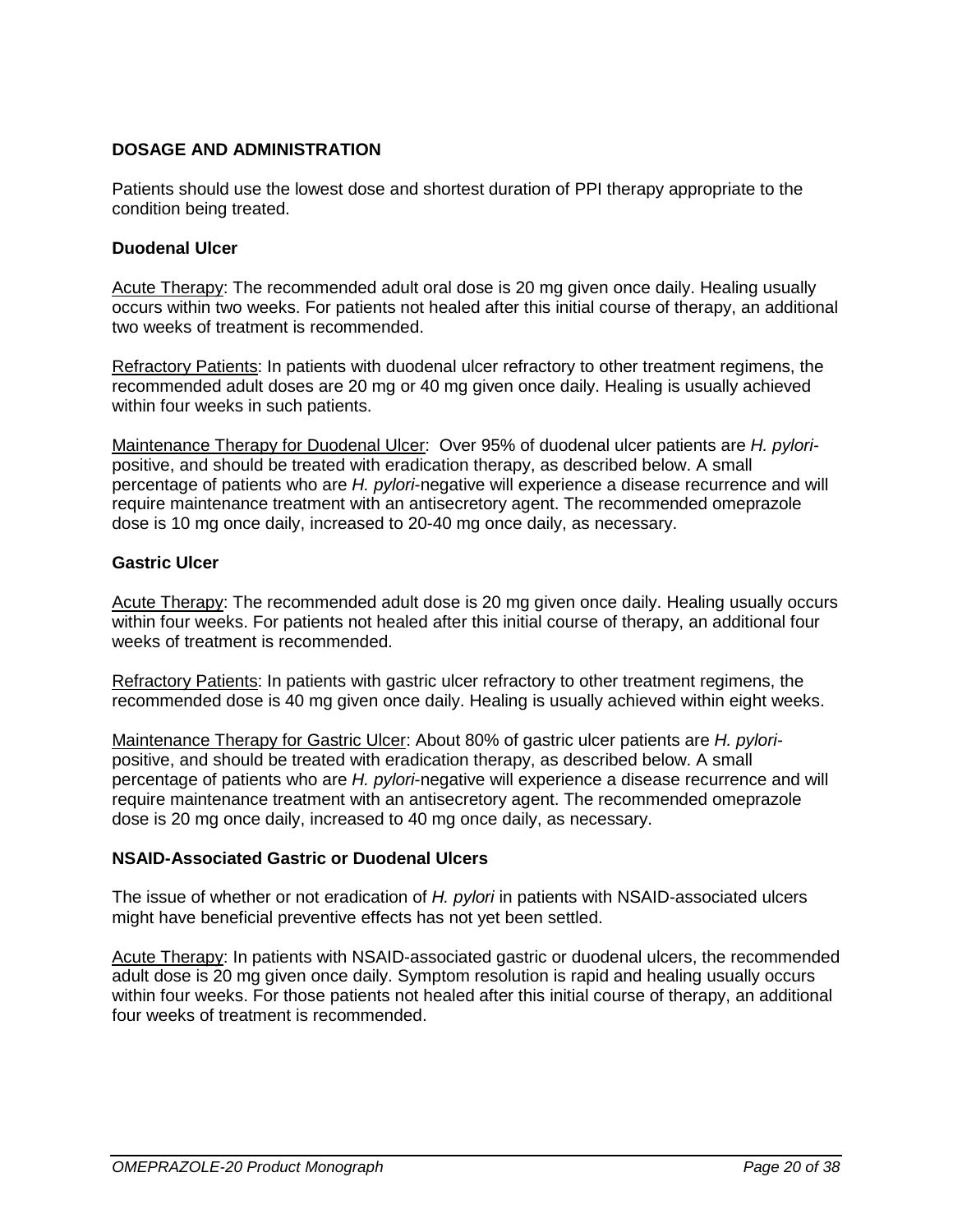Maintenance Therapy: For the prevention of relapse in patients with NSAID-associated gastric or duodenal ulcers, the recommended adult dose is 20 mg given once daily, for up to six months.

## *Helicobacter pylori* **Associated Peptic Ulcer Disease**

Omeprazole, Amoxicillin and Clarithromycin Triple Therapy: The recommended dose for eradication of *H. pylori* is OMEPRAZOLE-20 20 mg, amoxicillin 1000 mg and clarithromycin 500 mg, all twice daily for seven days.

Omeprazole, Metronidazole and Clarithromycin Triple Therapy: The recommended dose for eradication of *H. pylori* is OMEPRAZOLE-20 20 mg, metronidazole 500 mg and clarithromycin 250 mg, all twice daily for seven days.

To ensure healing and/or symptom control, further treatment with 20 mg OMEPRAZOLE-20 once daily for up to three weeks is recommended for patients with active duodenal ulcer, and with 20-40 mg OMEPRAZOLE-20 once daily for up to 12 weeks for patients with active gastric ulcer.

Patient compliance with treatment regimens for the eradication of *H. pylori* has been demonstrated to have a positive effect on eradication outcome. In clinical trials, patients treated with triple-therapy regimens have shown high compliance rates.

Susceptibility testing (MIC values derived from the Agar dilution method) of *H. pylori* to metronidazole and clarithromycin is available for 486 primary isolates from patients with a history of duodenal ulcer in one European study.

Resistance to metronidazole (MIC >8 mg/L) was detected in 131 strains (27%), while nine strains (2%) were resistant to clarithromycin (MIC >1 mg/L). Secondary resistance to metronidazole developed in strains from four patients treated with omeprazole/metronidazole/clarithromyin. Similarly, in those patients treated with omeprazole/metronidazole/clarithromycin or omeprazole/amoxicillin/clarithromycin combinations, secondary resistance to clarithromycin developed in strains from four patients. For amoxicillin, the MIC values at pre- or post-therapy did not indicate any primary, or the development of secondary, resistance of *H. pylori*.

### **Reflux Esophagitis**

Acute Therapy: The recommended adult dose is 20 mg given once daily. In most patients, healing occurs within four weeks. For patients not healed after this initial course of therapy, an additional four weeks of treatment is recommended.

Refractory Patients: For patients with reflux esophagitis refractory to other treatment regimens. the recommended dose is 40 mg given once daily. Healing is usually achieved within eight weeks.

Maintenance Therapy for Reflux Esophagitis: For the long-term management of patients with healed reflux esophagitis, 10 mg omeprazole once daily has been found to be effective in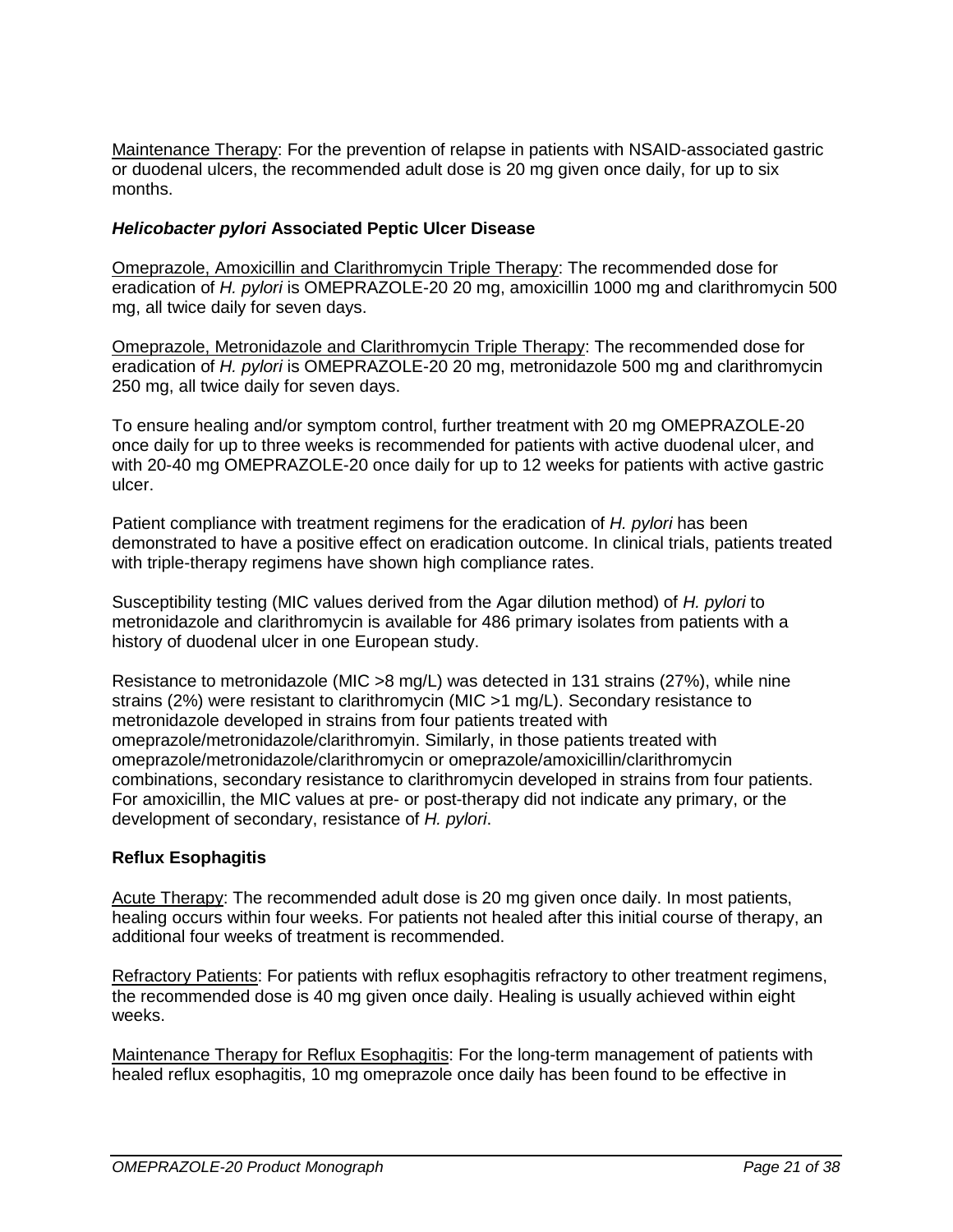controlled clinical trials of 12 months' duration, and in continuous maintenance treatment in a limited number of patients for a period of up to six years. In the case of recurrence, the dose can be increased to 20-40 mg omeprazole.

### **Symptomatic Gastroesophageal Reflux Disease (***i.e.***, Heartburn and Regurgitation)**

The recommended adult dose is 20 mg given once daily. Symptom relief should be rapid. If symptom control is not achieved after four weeks, further investigation is recommended. Since some patients respond adequately to 10 mg given once daily, individual dose adjustment should be considered. For the maintenance of symptom relief in patients with gastroesophageal reflux disease (i.e., heartburn and regurgitation), the recommended adult dose is 10 mg given once daily.

### **Zollinger-Ellison Syndrome**

The dose used in the treatment of Zollinger-Ellison Syndrome will vary with the individual patient.

The recommended initial dose is 60 mg, given once daily. More than 90% of the patients with the severe form of the disease and inadequate response to other therapies have been adequately controlled with doses of 20 mg to 120 mg daily. With doses greater than 80 mg, the dose should be divided and given twice daily. Doses should be adjusted to the individual patient's need and should continue as long as clinically indicated. Doses up to 120 mg t.i.d. have been administered.

Patients with Renal Insufficiency: No dose adjustment is required (see PRECAUTIONS).

Patients with Hepatic Insufficiency: No dose adjustment is required. The daily dose should not exceed 20 mg (see PRECAUTIONS).

Elderly Patients: No dose adjustment is required. The daily dose should not exceed 20 mg (see PRECAUTIONS).

The capsules should be swallowed whole with sufficient water. The capsules must not be chewed or crushed.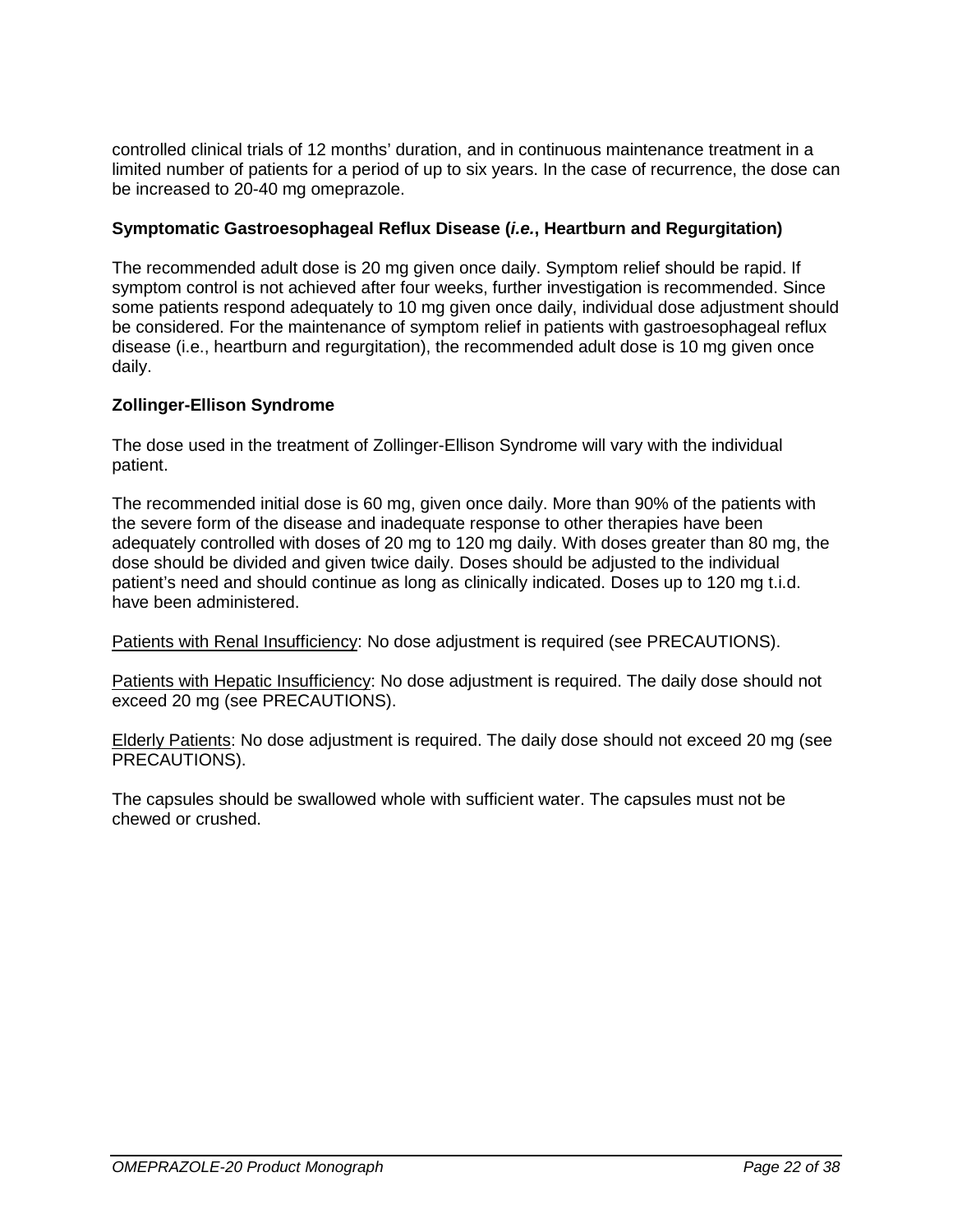# **PHARMACEUTICAL INFORMATION**

| <b>Drug Substance</b>     |                                                                                                                                                                                                                                     |
|---------------------------|-------------------------------------------------------------------------------------------------------------------------------------------------------------------------------------------------------------------------------------|
| Proper name               | omeprazole                                                                                                                                                                                                                          |
| <b>Chemical Name</b>      | 5-methoxy-2-{[(4-methoxy-3,5-dimethyl-2-pyridinyl)methyl]-                                                                                                                                                                          |
|                           | sulfinyl}-1H-benzimidazole.                                                                                                                                                                                                         |
| <b>Structural Formula</b> | $-CH2$<br>H <sub>2</sub> Cl<br>H <sub>2</sub> C                                                                                                                                                                                     |
| Molecular Formula         | $C_{17}H_{19}N_3O_3S$                                                                                                                                                                                                               |
| Molecular Weight          | 345.4 g/mol                                                                                                                                                                                                                         |
| Description               | Omeprazole is a non-hygroscopic, crystalline substance which<br>melts with decomposition at about 150°C. The substance is<br>slightly soluble in water. The pKa of the benzimidazole is 8.8<br>and that of the pyridinium ion, 4.0. |

# **Composition**

OMEPRAZOLE-20 20 mg capsules contain 20 mg/capsule of omeprazole.

In addition to omeprazole, each capsule contains the non-medicinal ingredients mannitol, povidone, magnesium hydroxide, triethyl citrate and eudragit. The capsule shell contains the non-medicinal ingredients D&C Red No. 28, D&C Red No. 33, D&C Yellow No. 10, FD&C Blue No. 1, FD&C Red No. 40, gelatin and titanium dioxide.

### **Stability and Storage Recommendations**

Store bottle tightly capped at room temperature 15 to 30°C. Protect from moisture.

### **AVAILABILITY OF DOSAGE FORMS**

OMEPRAZOLE-20 20 mg capsules are two-piece hard gelatin capsules with an opaque pink body and an opaque reddish-brown cap, imprinted "APO 020". Available in bottles of 14, 28, 100 and 500, and unit-dose cartons of 30.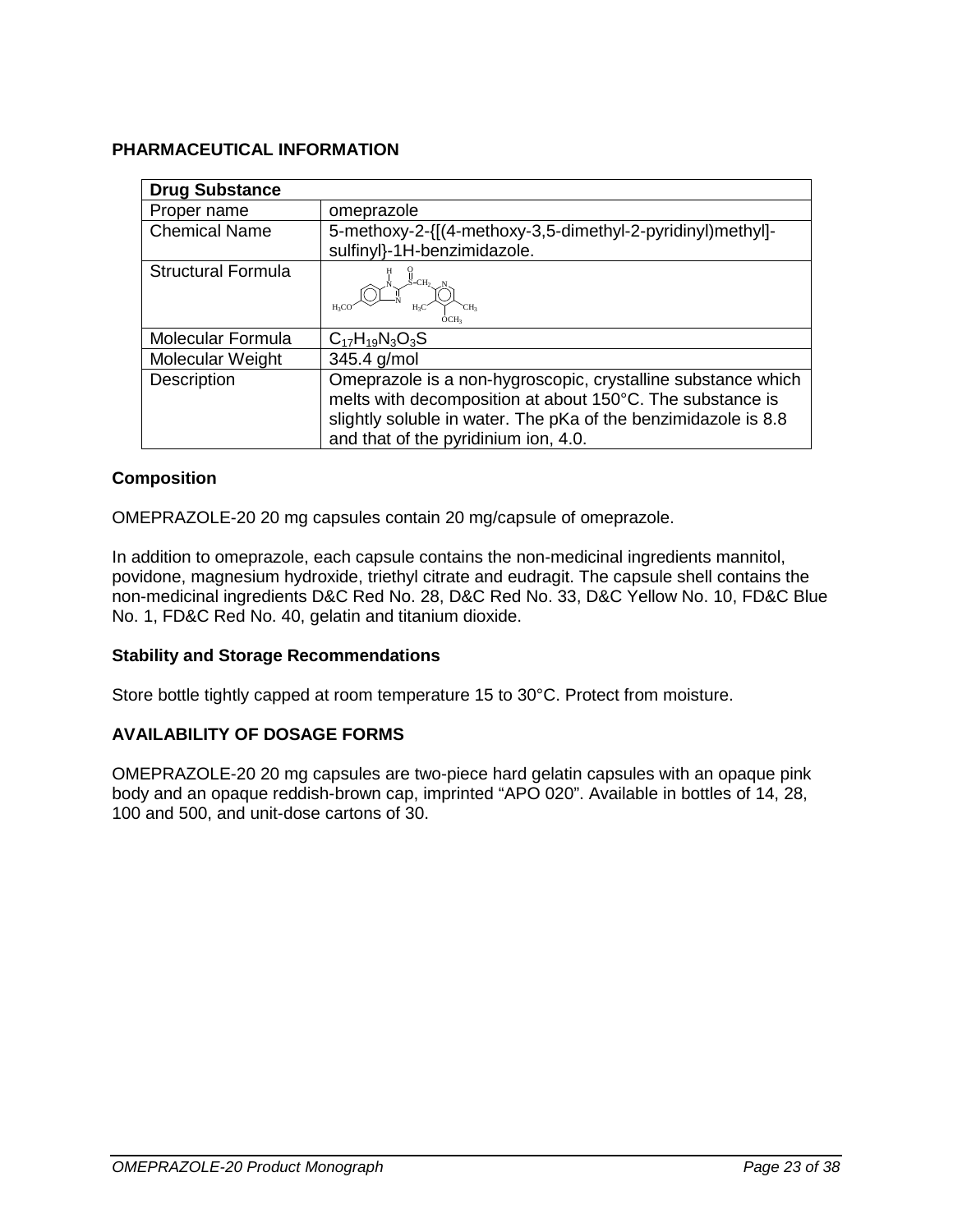# **PHARMACOLOGY**

#### **Animal Pharmacology**

#### Pharmacodynamics

Omeprazole differs from existing inhibitors of gastric acid secretion such as histamine  $H_{2}$ receptor antagonists or anticholinergic agents in its ability to directly inhibit the gastric H<sup>+</sup>, K<sup>+</sup>-ATPase. This enzyme has been identified as the proton pump of the parietal cell.

Omeprazole had a long duration of action in all species studied. Repeated daily doses resulted in a progressive increase in the antisecretory effect during the first 3-5 days of administration. In dogs, a dose of 0.5 μmol/kg (given as enteric-coated granules) inhibited histamine stimulated gastric acid secretion by about 20% when measured 24 hours after the first dose, and by 60- 65% when measured 24 hours after dosing at steady state. Once steady-state conditions were reached (after 3-5 days), acid inhibition remained unchanged, as established in dogs treated for periods up to one year.

Acid secretion recovers after discontinuation of long-term treatment at the same rate as after a single dose of omeprazole, in parallel with the recovery of H<sup>+</sup>, K<sup>+</sup>-ATPase activity in the oxyntic mucosa. Whether this recovery reflects de novo synthesis of the H<sup>+</sup>, K<sup>+</sup>-ATPase molecules or the dissociation of the inhibitor from the enzyme has not yet been established.

Due to the potency and long duration of action of omeprazole, repeated administrations of high doses in the rat resulted in a marked decrease of acid secretion and a secondary hypergastrinemia and hyperplasia of G-cells. In rats, administration of omeprazole 14-140 mg/kg/day resulted in plasma gastrin levels of 1000-3000 pg/mL as compared to 150-200 pg/mL in controls. In dogs, high doses of omeprazole (28 mg/kg/day) produced marked hypergastrinemia (1000-2000 pg/mL after food intake), as compared to 100-300 pg/mL in controls. However, no hyperplasia of G-cells was evident in this species.

#### Secondary Pharmacological Effects

Mean arterial blood pressure and heart rate in the anesthetized dog were not affected by omeprazole under various challenges. Circulatory and respiratory functions in the dog were not affected by omeprazole, either at rest or during exercise. Omeprazole had no anticholinergic and no antihistamine (H<sub>2</sub>-receptor) activity. In the rat, no effect on basal locomotor activity nor on exploratory activity was recorded, suggesting that omeprazole is devoid of sedative or neuroleptic effects.

#### Other Interactions

Omeprazole interacts with cytochrome P-450 in rat liver. Omeprazole prolonged hexobarbital sleeping time by 12%.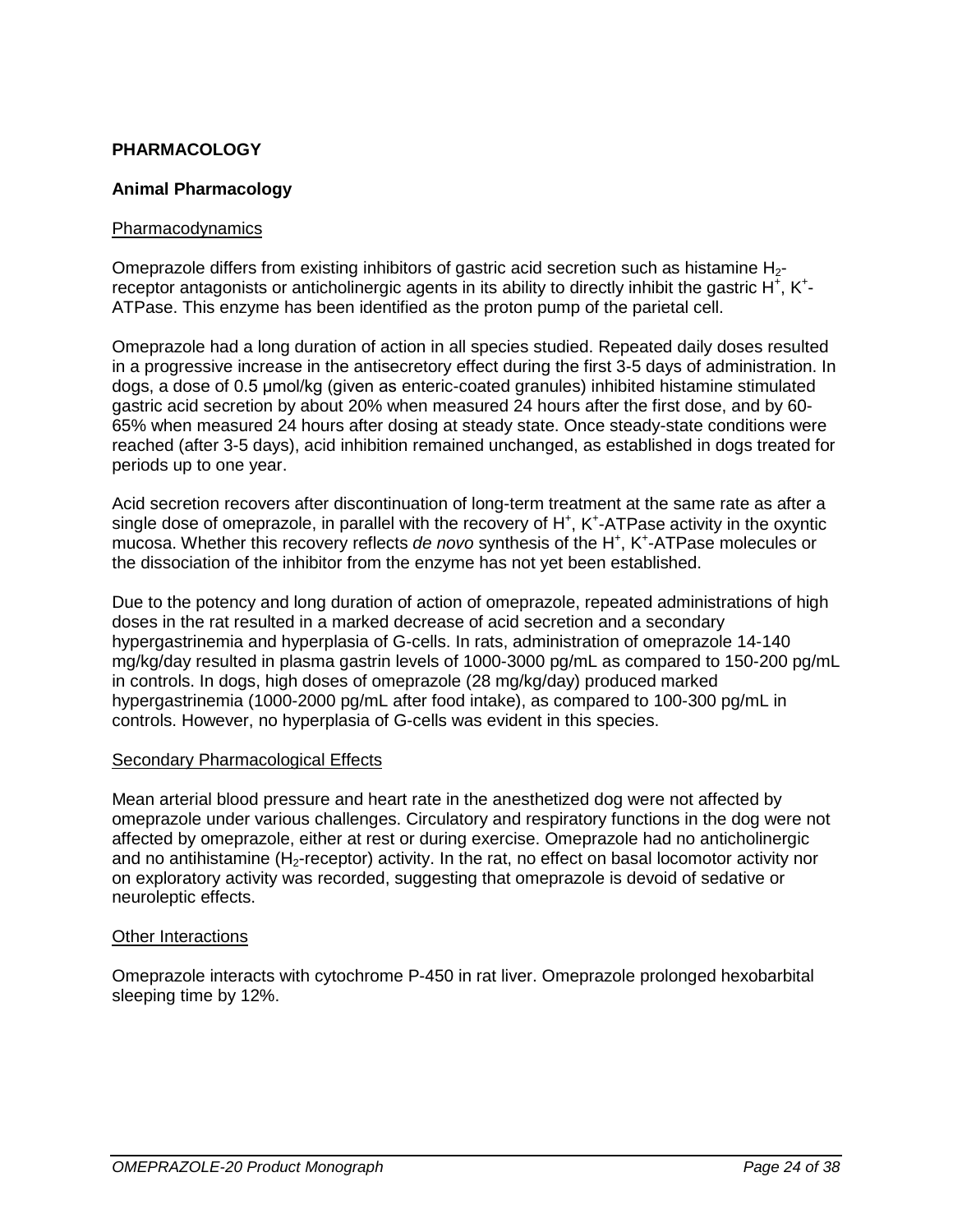# **Pharmacokinetics**

Absorption and Distribution: Omeprazole is degraded rapidly in acidic gastric juice (rat and dog studies). Absorption is rapid. Peak plasma levels were found within 20 minutes and one hour after intra-duodenal and oral administration, respectively, in the dog. The drug has a low oral bioavailability, 5% in unstarved rats and 15-20% in starved male and female rats, if the drug is not protected by an enteric coating. The intra-duodenal bioavailability is approximately 70% and the oral bioavailability is approximately 15% in the dog. After absorption, omeprazole is rapidly distributed to extravascular sites and about 95% is bound to plasma proteins. The distribution of  $14$ C-labelled omeprazole in the mouse was investigated by autoradiography. Radioactivity was initially found in the blood and most organs. Sixteen hours after administration, the drug was confined predominantly to the stomach wall. At 48 hours, the radioactivity was eliminated.

Penetration of omeprazole and/or its metabolites across the blood-brain and placental barriers was low.

Metabolism and Excretion: Omeprazole was extensively metabolized in all species studied. In rats and dogs approximately 20-30% of the dose was excreted as urinary metabolites and the remainder by biliary excretion as metabolites in the feces. Elimination was virtually complete within 72 hours. Identifiable metabolites constituted about 50% (rat) and 70% (dog) of the total metabolite excretion in 24 hours, and about 12% of the given dose in both species.

A study in lactating rats showed that omeprazole is excreted in breast milk. The concentration in the milk at 3-5 hours postdose was 100-200 times lower than the plasma concentration. It is not known if omeprazole is excreted in human milk.

### **Human Pharmacology**

#### Pharmacodynamics

In both normal volunteers and hypersecretors, omeprazole inhibited basal nocturnal and daytime acid secretion as well as meal-, histamine-, and pentagastrin-stimulated secretion.

| <b>STIMULUS</b>     | <b>TYPE OF</b> |         |       | <b>OMEPRAZOLE DOSE TIME AFTER DOSE</b> |
|---------------------|----------------|---------|-------|----------------------------------------|
|                     | <b>SUBJECT</b> | $20$ mg | 80 mg | (h)                                    |
| <b>Basal</b>        | HSu*           | 33%     |       | $1 - 4$                                |
| Basal-Nocturnal     | $DU$ (rem)**   | 49%     |       | $15 - 24$                              |
| <b>Sham Feeding</b> | <b>HSu</b>     | 23%     |       | $1.5 - 3.5$                            |
| Betazol             | <b>HSu</b>     | 38%     |       | $1 - 4$                                |
| Pentagastrin        | <b>HSu</b>     | 36%     |       | $1 - 4$                                |
| <b>Basal</b>        | $7ES***$       |         | 97%   | $2 - 3$                                |

### **Table 7: Percentage inhibition of mean acid output after single oral doses of omeprazole.**

\* healthy subject \*\* duodenal ulcer in remission \*\*\* Zollinger-Ellison Syndrome

Repeated oral dosing with 20 mg of omeprazole once daily provided rapid inhibition of gastric acid secretion, with the maximum effect achieved within the first four days of treatment. Gastric emptying was unaffected by omeprazole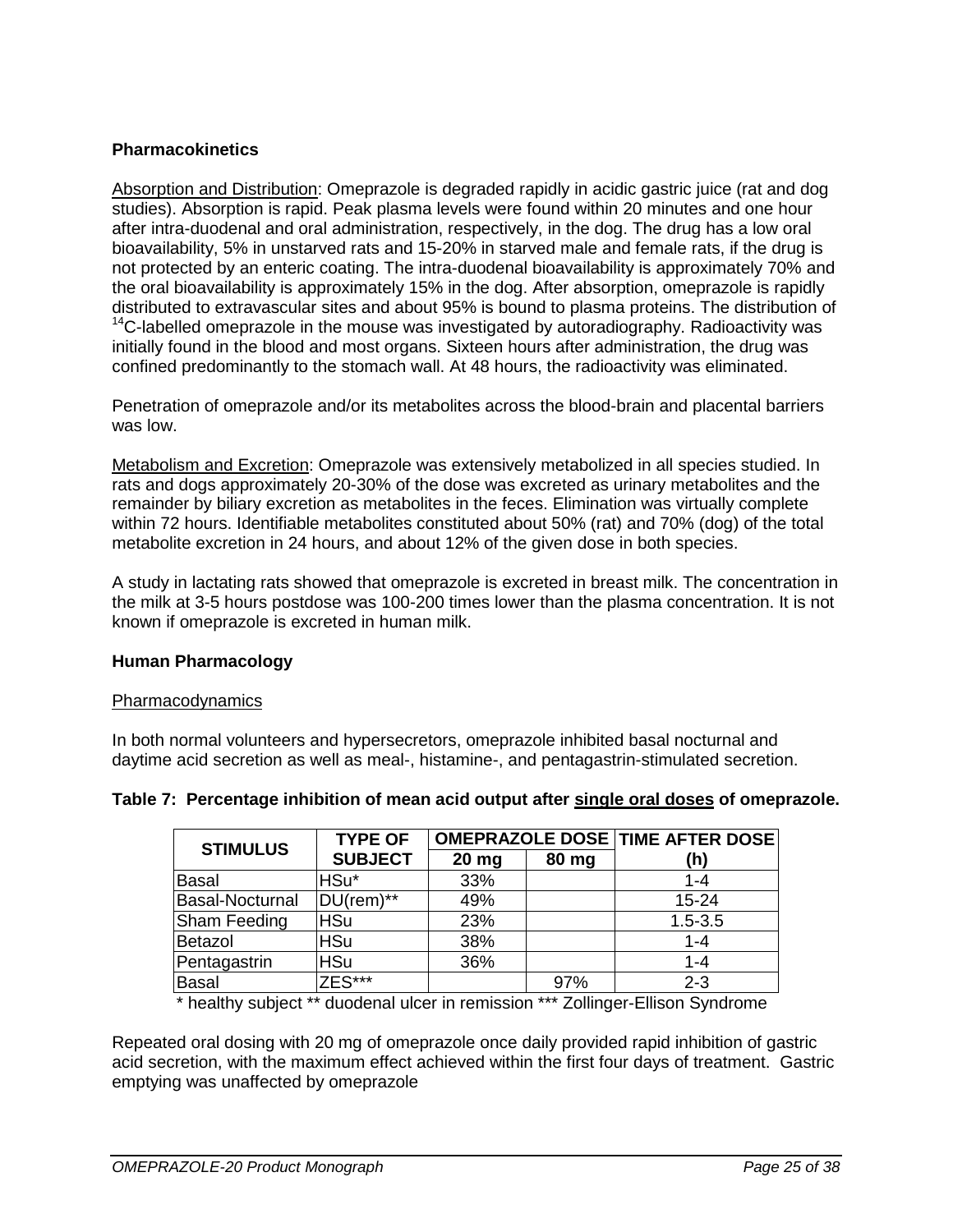**In duodenal ulcer patients, a mean decrease in 24-hour intragastric acidity of about 80% was then maintained. The mean decrease in peak acid output after pentagastrin stimulation was about 70% 24 hours after repeated dosing with omeprazole 20 mg. Omeprazole caused a transient decrease in stimulated pepsin output which resolved within four hours of dosing. Omeprazole had no effect on intrinsic factor secretion.**

#### Other Pharmacodynamic Effects

The effect of omeprazole on various organ systems has been investigated. **No clinically significant effects** attributable to the drug could be found for the following parameters: *Endocrine*: plasma levels of insulin, C-peptide, glucagon, PTH, thyroid hormones or sex hormones, basal levels of cortisol; *Cardiovascular*: blood pressure, heart rate, electrocardiogram; *Renal*: renal handling of acid and electrolytes; *Hepatic*: liver enzymes. However, in some patients receiving omeprazole, elevated concentrations of alkaline phosphatase, S-AST and S-ALT have been reported (see ADVERSE REACTIONS).

An increased number of ECL cells possibly related to the increased serum gastrin levels, have been observed in both children and adults during long term treatment with omeprazole. The findings are considered to be of no clinical significance.

No clinically significant CNS effects have been recorded.

No clinically significant effects on other organ systems have been noted.

Omeprazole has no effect on acetylcholine or  $H_2$ -receptors.

#### **Pharmacokinetics**

Omeprazole is rapidly absorbed. After an initial oral dose of omeprazole, approximately 35% of the drug is absorbed from the gastrointestinal tract. Following one week of therapy, the percentage absorbed is 43. Neither food nor antacids have any effect on the bioavailability. After oral administration, peak plasma levels occur within about four hours. The terminal plasma half-life is approximately 40 minutes; the total plasma clearance is 0.6 L/min. Although the antisecretory effect of omeprazole is directly proportional to the AUC, it is not dependent on the plasma concentration at any given time.

Omeprazole is 95% bound to plasma proteins.

Ninety-five to 100% of duodenal ulcer and 80% of gastric ulcer patients are *H. pylori*-positive and should be treated with eradication therapy. Eradication of *H. pylori* is associated with longterm remission of peptic ulcer disease. Long-term treatment of these patients with antisecretory agents is generally not recommended. Long-term treatment with omeprazole is effective in the prevention of relapse of duodenal or gastric ulcer, as demonstrated in clinical studies in patients with unknown *H. pylori* status, and may be used for the minority of patients who are *H. pylori*negative.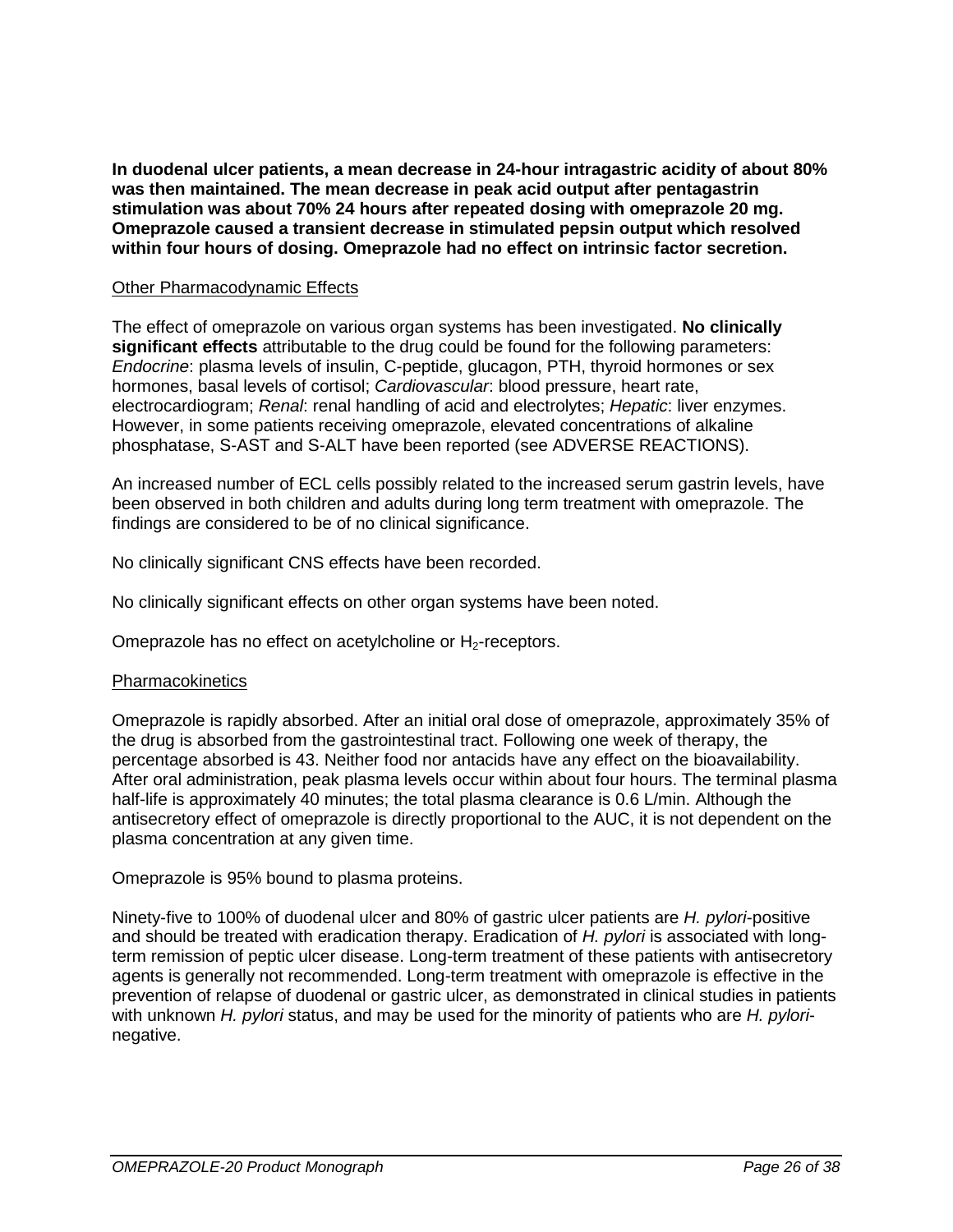The bioavailability of amoxicillin was studied during concomitant administration with omeprazole in fasting healthy adult subjects. When a single dose of amoxicillin, 750 mg, was administered to subjects who had received repeated doses of omeprazole 40 mg twice daily for three weeks, no significant change in the bioavailability (AUC,  $C_{\text{max}}$ ) of amoxicillin was observed.

Clarithromycin 500 mg three times daily and omeprazole 40 mg capsules once daily were studied following concomitant administration in fasting healthy adult subjects. When clarithromycin was administered with omeprazole, increases in omeprazole half-life and  $AUC_{0.24}$ were observed. For all subjects combined, the mean omeprazole  $AUC_{0.24}$  was 89% greater and the harmonic mean for omeprazole  $t_{\%}$  was 34% greater when omeprazole was administered with clarithromycin than when omeprazole was administered alone. When clarithromycin was administered with omeprazole, the steady state  $C_{max}$ ,  $C_{min}$  and  $AUC_{0.8}$  of clarithromycin were increased by 10%, 27% and 15%, respectively, over values achieved when clarithromycin was administered with placebo.

Omeprazole undergoes first-pass metabolism, and is completely metabolized by the cytochrome P-450 system (CYP), mainly in the liver. The major part of its metabolism is dependent upon the polymorphically expressed, specific isoform, CYP 2C19 (S-mephenytoin hydroxylase). The remaining part is dependant on another specific isoform, CYP 3A4, responsible for the formation of omeprazole sulphone. As a consequence of high affinity of omeprazole to CYP 2C19, there is a potential for competitive inhibition and metabolic drug-drug interactions with other substrates for CYP 2C19. However, due to low affinity to CYP 3A4, omeprazole has no potential to inhibit the metabolism of other CYP 3A4 substrates.

The parameters below reflect mainly the pharmacokinetics in individuals with a functional CYP 2C19 enzyme, extensive metabolisers.

Total plasma clearance is about 30-40 L/h after a single dose. The plasma elimination half-life of omeprazole is usually shorter than one hour both after single and repeated oral once-daily dosing. The AUC of omeprazole increases with repeated administration. This increase is dosedependent and results in a non-linear dose-AUC relationship after repeated administration. This time- and dose-dependency is due to a decrease of first pass metabolism and systemic clearance probably caused by an inhibition of the CYP 2C19 enzyme by omeprazole and/or its metabolites (eg. the sulphone). Omeprazole is completely eliminated from plasma between doses with no tendency for accumulation during once-daily administration.

*Poor metabolisers:* Approximately 3% of the Caucasian population and 15-20% of Asian populations lack a functional CYP 2C19 enzyme and are called poor metabolisers. In such individuals the metabolism of omeprazole is expected to be catalysed by CYP 3A4. After repeated once-daily administration of 20 mg omeprazole, the mean AUC was 5 to 10 times higher in poor metabolisers than in subjects having a functional CYP 2C19 enzyme (extensive metabolisers). Mean peak plasma concentrations were also higher, by 3 to 5 times. However, these findings have no implication on dosing of omeprazole.

Following i.v. and oral administration, 80% of the dose is recovered as urinary metabolites. The remaining 20% is excreted in the feces. Less than 0.1% of the dose administered is excreted in urine as unchanged drug.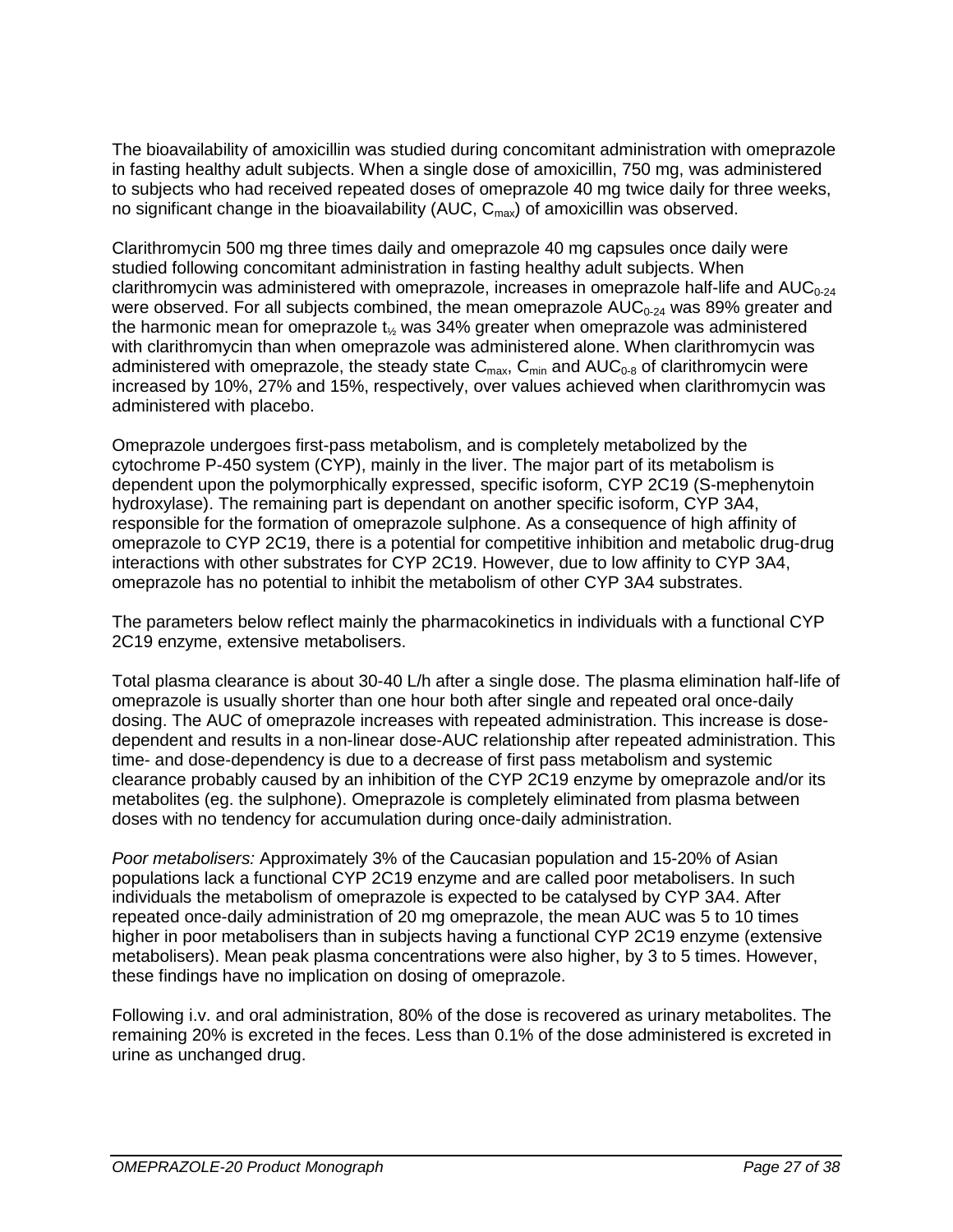Six urinary metabolites have been detected. The two main metabolites have been identified as hydroxyomeprazole and the corresponding carboxylic acid. Three metabolites have been identified in plasma, the sulphide and sulphone derivatives and hydroxyomeprazole. It is unlikely that these metabolites contribute to inhibition of acid secretion.

Elderly subjects showed increased bioavailability (36%), reduced total plasma clearance (to 250 mL/min) and prolonged (50%) elimination half-life (to 1.0 hour). The mean urinary excretion of metabolites was 68% of the dose. These changes are consistent with reduction in presystemic and systemic elimination, typical in the elderly. The daily dose should, as a rule, not exceed 20 mg in this patient group (see PRECAUTIONS and DOSAGE AND ADMINISTRATION).

The pharmacokinetics of omeprazole in patients with impaired renal function was virtually the same as in healthy subjects. However, patients with impaired liver function showed increased bioavailability (75%), reduced total plasma clearance (to 67 mL/min), and a four-fold prolongation of the elimination half-life (to 2.8 hours). Twenty mg given once daily to these patients for four weeks was well tolerated. Dosage for patients with liver cirrhosis and other liver dysfunction should, as a rule, not exceed 20 mg daily (see PRECAUTIONS and DOSAGE AND ADMINISTRATION).

# **TOXICOLOGY**

### **Acute Toxicity**

| <b>Species</b> | <b>SEX</b> | <b>ROUTE</b>      | LD50 (mg/kg) |
|----------------|------------|-------------------|--------------|
| Mouse          | M          | $p.o.^{1*}$       | >4000        |
|                | F          | $p.o.1*$          | >4000        |
| Mouse          | M          | p.o.              | 1520         |
|                |            | p.o.              | 1380         |
| Mouse          | M          | i.v.              | 83           |
|                | F          | i.v.              | >100         |
| Rat            | M          | $p.o.1*$          | >4000        |
|                | F          | $p.o.1*$          | >4000        |
| Rat            | M          | p.o. <sup>1</sup> | >5010        |
|                |            | p.o.              | 3320         |
| Rat            | M          | i.v.              | >40          |
|                | F          | i.v.              | >40          |

# **Table 8 Acute toxicity studies of omeprazole**

<sup>1</sup> suspension of Methocel<sup>®</sup>, not buffered

\* non-micronized test compound

The highest oral dose (4000 mg/kg) of non-micronized omeprazole did not cause death in any of the species tested. With micronized omeprazole, suspended in Methocel<sup>®</sup>, the acute oral LD<sub>50</sub> was approximately 1500 mg/kg in mice; in male rats, higher than the maximum dose (5000 mg/kg) and in female rats, approximately 3000 mg/kg. As much as 80% of the compound may not have been absorbed due to acid degradation of these single doses in the stomach. Death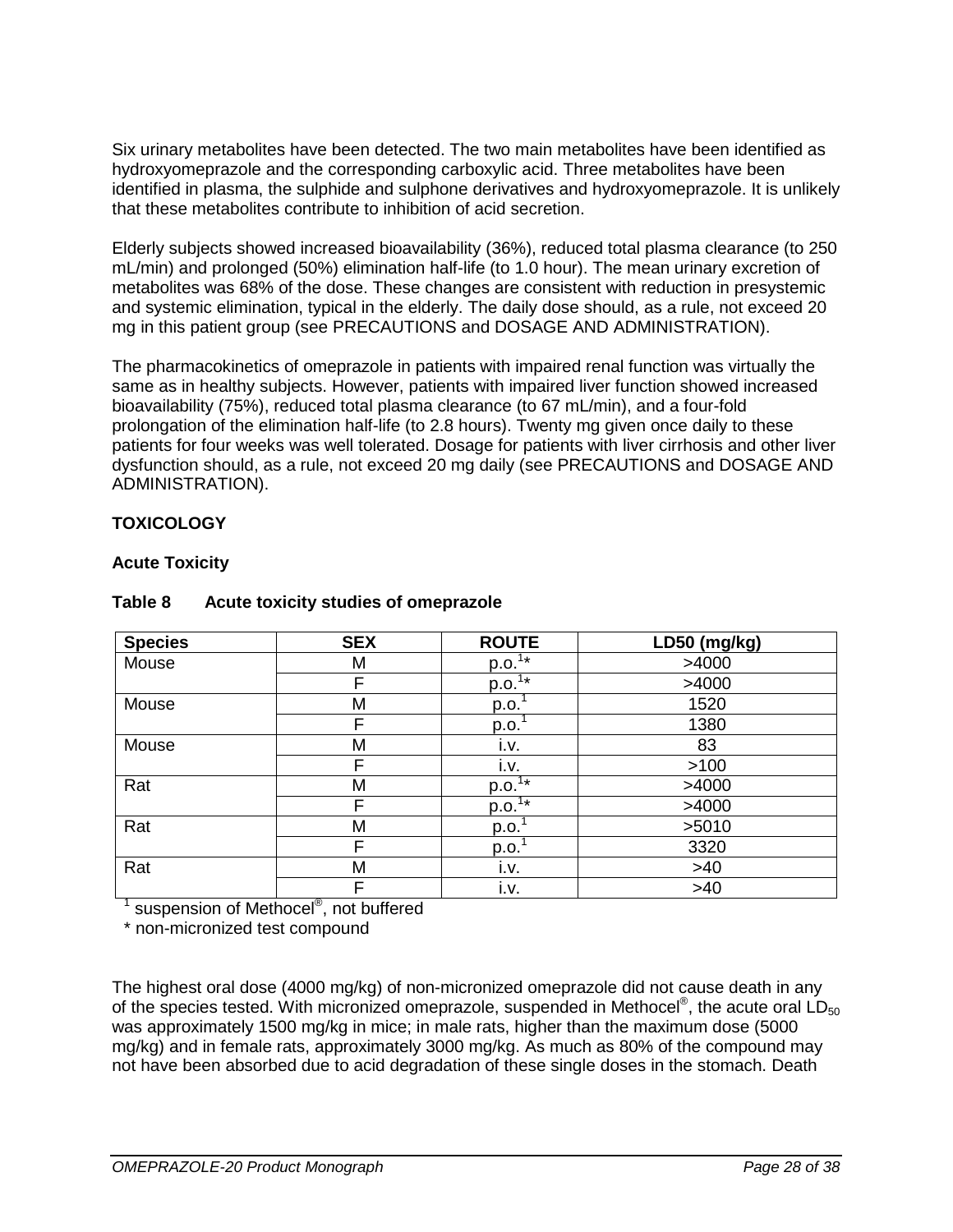occurred within two days of ingestion and was preceded by reduced motor activity, reduced respiration frequency but increased respiration depth, reduced body temperature, and twitching, tremor or convulsions. The highest oral dose given to dogs (660 mg/kg) caused vomiting within 40-100 minutes of ingestion. The acute intravenous  $LD_{50}$  was 83 mg/kg in male mice and in female mice >100 mg/kg. The corresponding figure in rats was >40 mg/kg. Death occurred within a few minutes of injection, preceded by cyanosis and convulsions.

# **Long-Term General Toxicity**

The general, long-term toxicity of omeprazole was studied in mice, rats, and dogs after oral and intravenous administration. Mice received oral doses of 14-140 mg/kg for up to 18 months, rats 14-400 mg/kg for up to 24 months and dogs 1-140 mg/kg for up to 12 months. Intravenous omeprazole was given to rats in doses of 2-16 mg/kg for up to one month and dogs 1-9 mg/kg for up to one month.

In the dog, a slight to moderate atrophy of the chief cells and rugal hypertrophy were observed. These changes were reversible after treatment cessation.

Following chronic intravenous administration of omeprazole to rats (~1.7-15.5 mg/kg/day) for one month and to dogs (~0.7-8.6 mg/kg/day) for one month, no treatment related changes were observed.

In the rat, decreased plasma concentrations of triiodothyronine were observed in the two highest groups; TSH increased in the high-dose males. Lower doses had no significant effect. General hypertrophy of the oxyntic mucosa was found; the size of some chief cells was decreased and some granularity was observed. Both the hypertrophy and chief cell changes were reversible.

### **Reproduction Studies**

In studies with male and female rats given oral doses of up to 138 mg/kg/day (approximately 500 times the recommended human dose), fertility and reproductive performance were not affected.

In rabbits, increased embryo-lethality and fetal resorption were observed at maternotoxic doses of 69 and 138 mg/kg/day (250 and 500 times the human dose). No maternal or fetal toxicity was observed in pregnant rats treated at doses ranging from 13.8 to 138 mg/kg/day (50 to 500 times the human dose). In rats, a slight decrease in litter size at birth and slightly impaired postnatal viability and growth were observed in offspring resulting from parents treated with high doses of 138 mg/kg/day (500 times the human dose) of omeprazole. Similar effects were not seen at lower doses.

### **Mutagenicity**

Omeprazole was tested *in vivo* (mouse micronucleus test, chromosome aberration in mice) and *in vitro* (Ames test, mouse lymphoma forward mutation assay) and showed no evidence of a mutagenic effect.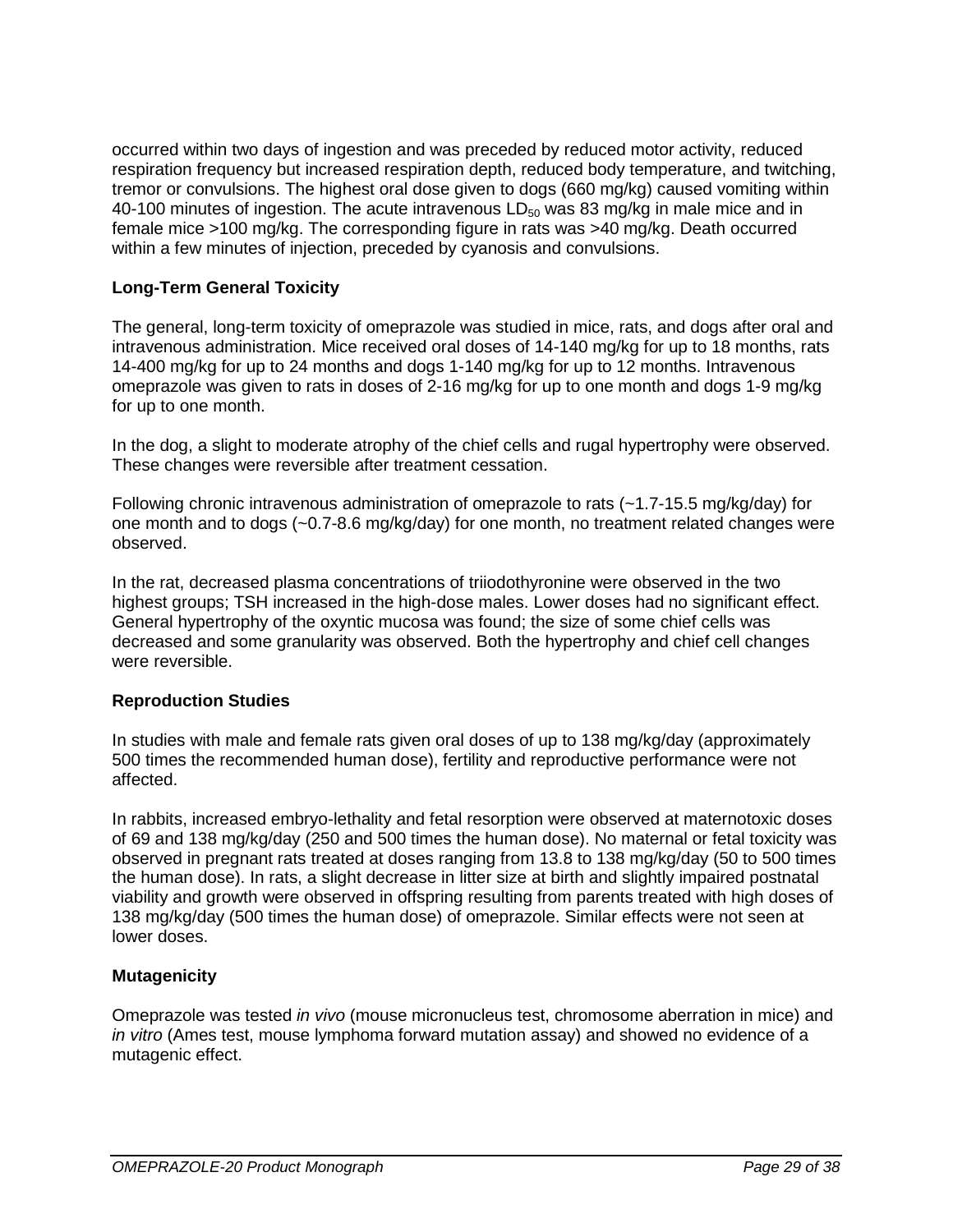# **Carcinogenicity**

An 18-month oral study was conducted in mice at doses of 14, 44, and 140 mg/kg/day. No evidence of carcinogenic potential was seen. A 24-month oral study was conducted in rats at doses of 14, 44, and 140 mg/kg/day. No increase in carcinomas was observed in any organ. However, there were dose- and time-dependent increases of tumour-like proliferations in the stomach. Histology showed a continuum from diffuse ECL-cell hyperplasia in the basal region of the gastric glands to less frequent micronoduli and occasional tumour-like proliferations, some extending into the submucosa. The proliferations were classified as gastric carcinoids. The proliferation of ECL-cells and development of carcinoids were more frequent in female rats. No metastases were identified in any of the animals. Carcinoids have not been observed after longterm administration of omeprazole to mice and dogs.

# **Gastric ECL-Cell Carcinoids**

Extensive investigations have been carried out to explain the ECL-cell hyperplasia and the gastric carcinoid findings in rats. Gastrin produced by the G-cells in the antrum plays an important role in the feedback control of gastric acid secretion.

In one series of experiments, the antrum of rats was surgically excluded from the rest of the stomach. The removal of acid from the antrum in this way led to pronounced hypergastrinemia and, secondary to this, gastric ECL-cell proliferation. Antrectomy, which removes the source of gastrin, led to a decrease in gastric ECL-cell density. These experiments indicated that gastrin has a direct trophic effect on gastric ECL-cells. In another series of experiments, high doses of omeprazole and a histamine  $H_2$ -receptor blocker caused hypergastrinemia and increased ECLcell density. In antrectomized rats given a high dose of omeprazole, plasma gastrin levels remained normal, and consequently there was no increase in ECL-cell density. It has therefore been concluded that (i) inhibition of gastric acid secretion by large doses of omeprazole, or a histamine H<sub>2</sub>-receptor blocker, evokes a natural feedback response leading to hypergastrinemia, (ii) long-standing hypergastrinemia leads to gastric ECL-cell proliferation, and (iii) there is no direct trophic effect of omeprazole on gastric ECL-cells.

An additional long-term (24 months) toxicity study in female rats (1.8-14 mg/kg/day) confirmed that the ECL-cell carcinoids were extreme end-life tumours and that there was a linear correlation between carcinoid incidence and dose of omeprazole (1.8-140 mg/kg/day). In rats given omeprazole 14 mg/kg/day for 12 months, no carcinoids were found and the ECL-cell hyperplasia recovered to normal during the next 12 months of no treatment.

No carcinoids have been found in mice, and in dogs following administration of 28 mg/kg/day for seven years.

Investigation in man has demonstrated an initial moderate increase in gastrin levels during treatment with omeprazole, but no further increase occurred during long-term (up to three years) treatment. No significant changes have been found in the endocrine cells of the oxyntic gastric mucosa during short- or long-term treatment with omeprazole in man, to date. Chronic treatment of patients with Zollinger-Ellison Syndrome with mean daily doses of omeprazole of 60 mg/day for up to five years has not influenced the pretreatment hypergastrinemia, and no changes in the endocrine cells of the gastric mucosa have been found on repeat biopsies.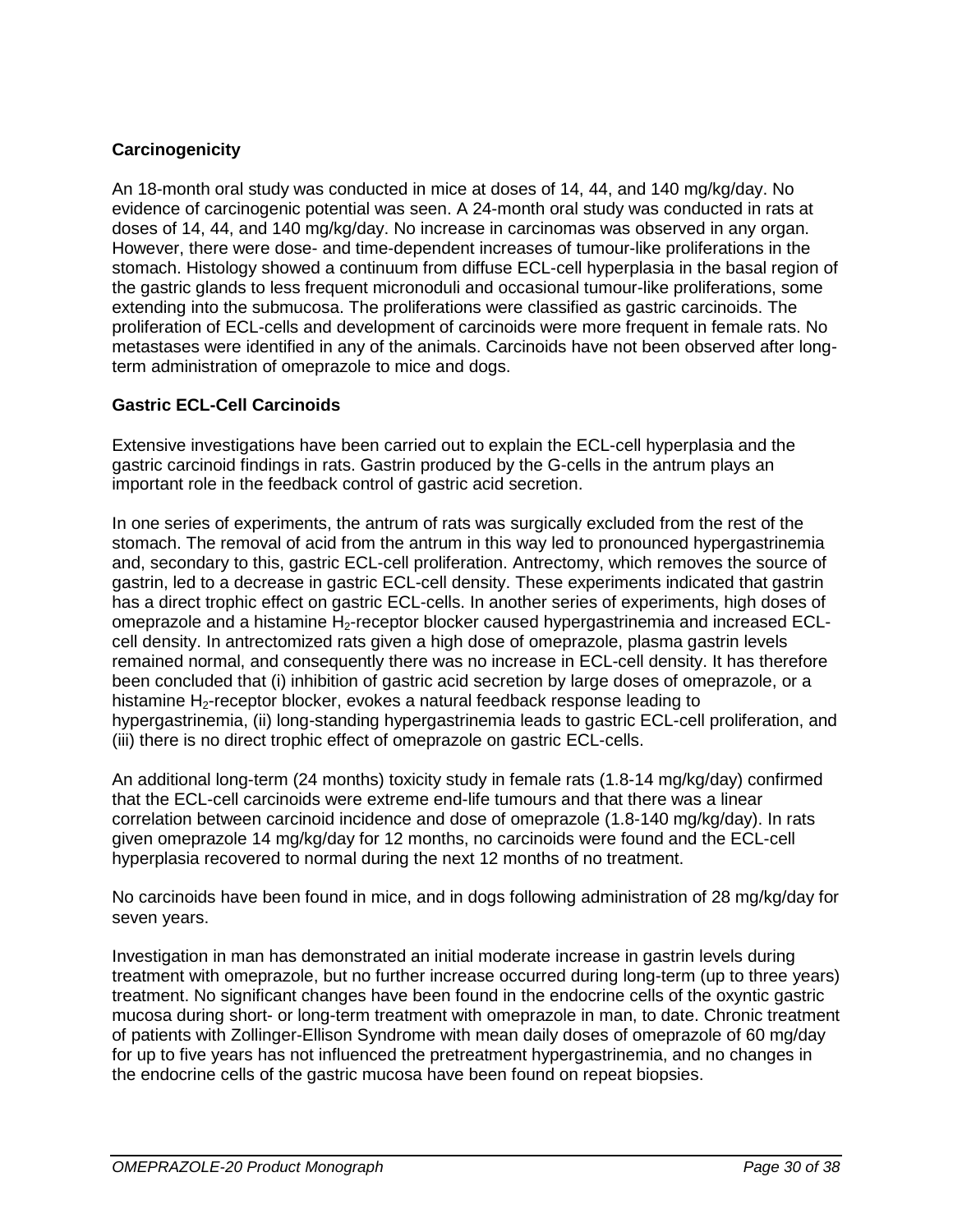# **BIBLIOGRAPHY**

- 1. AB Astra. Omeprazole Monograph. Oxford Clinical Communications, 1988.
- 2. Alumets J, El Munshid HA, et al. Effect of antrum exclusion on endocrine cells of rat stomach. J Physiol 1979; 286: 145- 155.
- 3. Andersson T. Pharmacokinetics, metabolism and interactions of acid pump inhibitors. Clin Pharmacokinet 1996; 31:9-28.
- 4. Bardhan KD, Bianchi Porro G, Bose K et al. A comparison of two different doses of omeprazole versus ranitidine in treatment of duodenal ulcers. J Clin Gastroenterol 1986; 8(4): 408-413.
- 5. Brunner G, Creutzfeldt W. Omeprazole in the long-term management of patients with acid-related diseases resistant to ranitidine. Scand J Gastroenterol 1989; 24 (Suppl 166): 101-105.
- 6. Cederberg C, Ekenved G, et al. Acid inhibitory characteristics of omeprazole in man. Scand J Gastroenterol 1985; 20 (108): 105-112.
- 7. Clissold SP, Campoli-Richards DM. Omeprazole - a preliminary review of its pharmacodynamic and pharmacokinetic properties, and therapeutic potential in peptic ulcer disease and Zollinger-Ellison Syndrome. Drugs 1986; 32: 15-47.
- 8. Ekman L, Hansson E, et al. Toxicological studies on omeprazole. Scand J Gastroenterol 1985; 20 (108): 53-69.
- 9. Hameeteman W, Tytgat GN. Healing of chronic Barrett ulcers with omeprazole. Am J Gastroenterol 1986; 81: 764- 766.
- 10. Howden CW, Payton CD, et al. Antisecretory effect and oral pharmacokinetics of omeprazole in patients with chronic renal failure. Eur J Clin Pharmacol 1985; 28:637-640.
- 11. Labenz J, Ruhl GH, Bertrams J, Borsch G. Medium- or high-dose omeprazole plus amoxicillin eradicates *Helicobacter pylori* in gastric ulcer disease. Am J Gastroent 1994;89(5):726-730.
- 12. Lamberts R, et al.

Long-term omeprazole treatment in man. Effects on gastric endocrine cell population. Digestion 1988; 39: 126-135.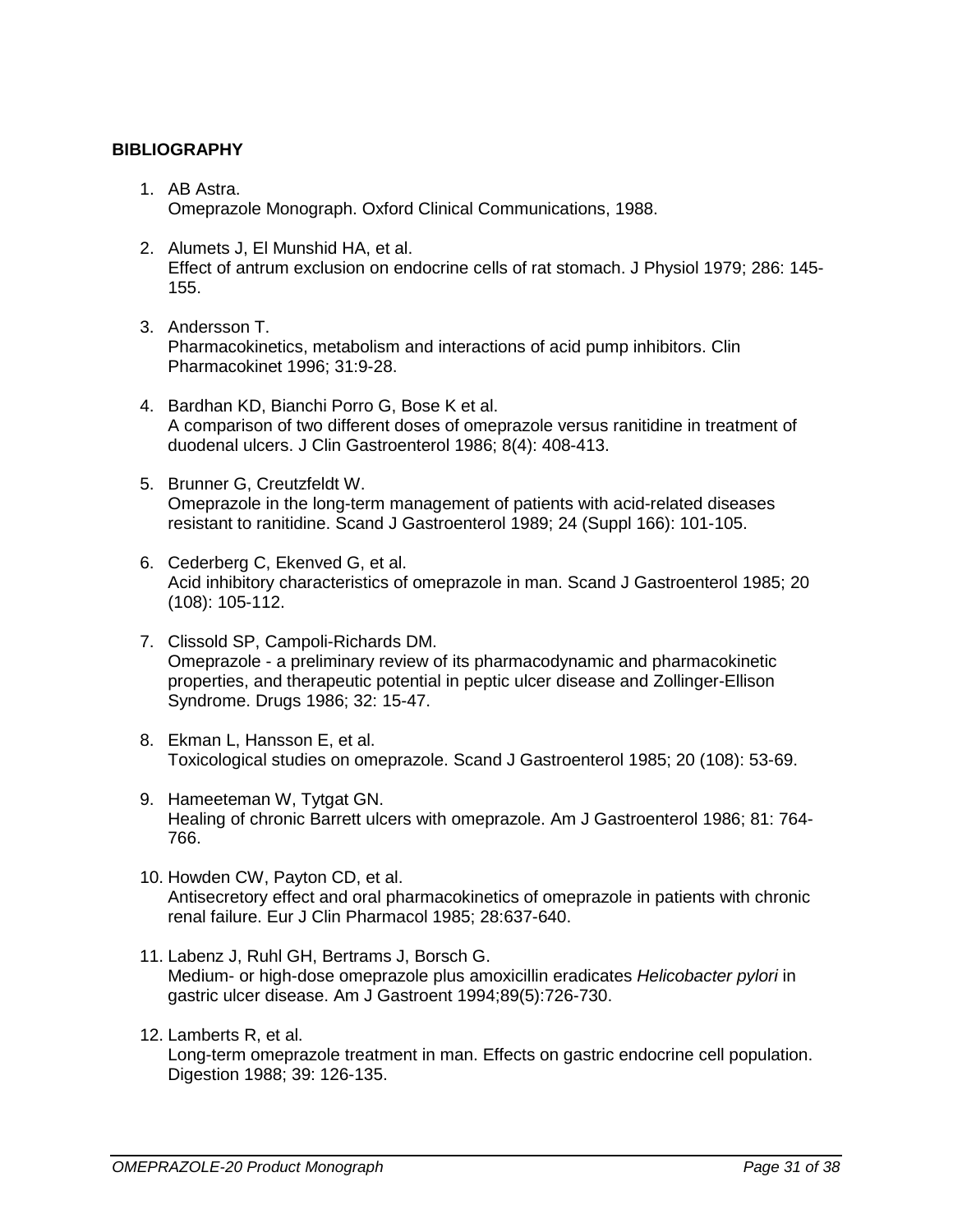13. Lind T, et al.

Eradication of *Helicobacter pylori* using one week triple therapies combining omeprazole with two antimicrobials: The MACH1 study. Helicobacter 1996; 1(3):138-144.

14. Lloyd-Davies KA, et al.

Omeprazole in the treatment of ZES: a 4 year international study. Alimentary Pharmacol and Ther 1988; 2: 13-32.

- 15. Logan RPH, Bardhan KD, et al. Eradication of *Helicobacter pylori* and prevention of recurrence of duodenal ulcer: a randomized, double-blind, multi-centre trial of omeprazole with or without clarithromycin. Aliment Pharmacol Ther 1995; 9:417-423.
- 16. McArthur KE, Collen MJ, et al. Omeprazole: Effective, convenient therapy for Zollinger-Ellison Syndrome. Gastroenterology 1985; 88: 939-944.
- 17. Regardh CG, Gabrielsson M, et al. Pharmacokinetics and metabolism of omeprazole in animals and man - an overview. Scand J Gastroenterol 1985; 20 (108): 79-94.
- 18. Wallmark B, Lindberg P. Mechanism of action of omeprazole. ISI Atlas of Science: Pharmacology 1987; 158-160.
- 19. Product Monograph LOSEC (omeprazole delayed-release capsules) 10 and 20 mg. AstraZeneca Canada Inc. Date of Revision: July 8, 2016 (Control number: 194504)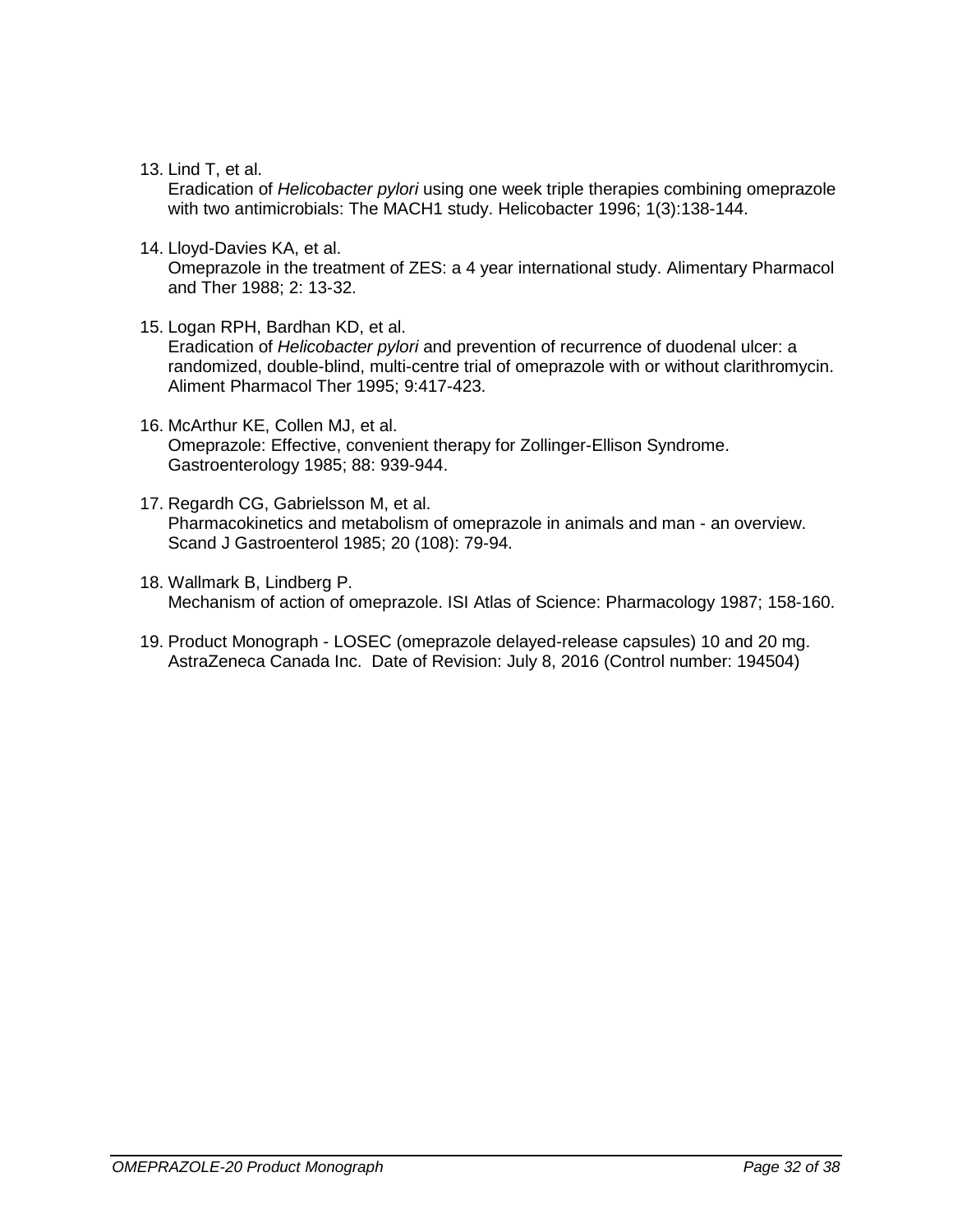# **READ THIS FOR SAFE AND EFFECTIVE USE OF YOUR MEDICINE PATIENT MEDICATION INFORMATION**

#### **OMEPRAZOLE-20 Omeprazole Delayed-Release Capsules**

Read this carefully before you start taking **OMEPRAZOLE-20** and each time you get a refill. This leaflet is a summary and will not tell you everything about this drug. Talk to your healthcare professional about your medical condition and treatment and ask if there is any new information about **OMEPRAZOLE-20**.

# **What is OMEPRAZOLE-20 used for?**

OMEPRAZOLE-20 is used to treat problems caused by too much acid in the stomach such as:

- stomach ulcers (sores).
- duodenal ulcers (sores on the first part of the intestine).
- stomach and duodenal ulcers caused by a bacterium, *Helicobacter pylori*.
- ulcers caused by nonsteroidal anti-inflammatory drugs (drugs for pain and sore joints).
- reflux esophagitis (tissue damage caused by the stomach acid and juices moving up the food tube).
- symptoms of reflux disease (e.g. heartburn, backup of stomach contents to the throat).
- a rare condition where the stomach produces too much acid (Zollinger-Ellison syndrome).

### **How does OMEPRAZOLE-20 work?**

OMEPRAZOLE-20 is a medicine called a proton pump inhibitor (PPI). OMEPRAZOLE-20 works by reducing the amount of acid made in your stomach.

### **What are the ingredients in OMEPRAZOLE-20?**

Each OMEPRAZOLE-20 capsule contains omeprazole as the active ingredient. In addition, it contains the following non-medicinal ingredients (listed in alphabetical order): D&C Red No. 28, D&C Red No. 33, D&C Yellow No. 10, eudragit, FD&C Blue No. 1, FD&C Red No. 40, gelatin, magnesium hydroxide, mannitol, povidone, titanium dioxide and triethyl citrate.

Check with your doctor if you think you might be allergic to any of the above ingredients.

### **OMEPRAZOLE-20 comes in the following dosage forms:**

Capsules of omeprazole 20 mg

### **Do not use OMEPRAZOLE-20 if:**

• you are allergic to omeprazole, substituted benzimidazoles or any of the other ingredients in OMEPRAZOLE-20 (see "What are the ingredients in OMEPRAZOLE-20?").

#### **To help avoid side effects and ensure proper use, talk to your healthcare professional before you take OMEPRAZOLE-20. Talk about any health conditions or problems you may have, including if you:**

- have had any health problems in the past.
- have severe liver problems now or have had in the past.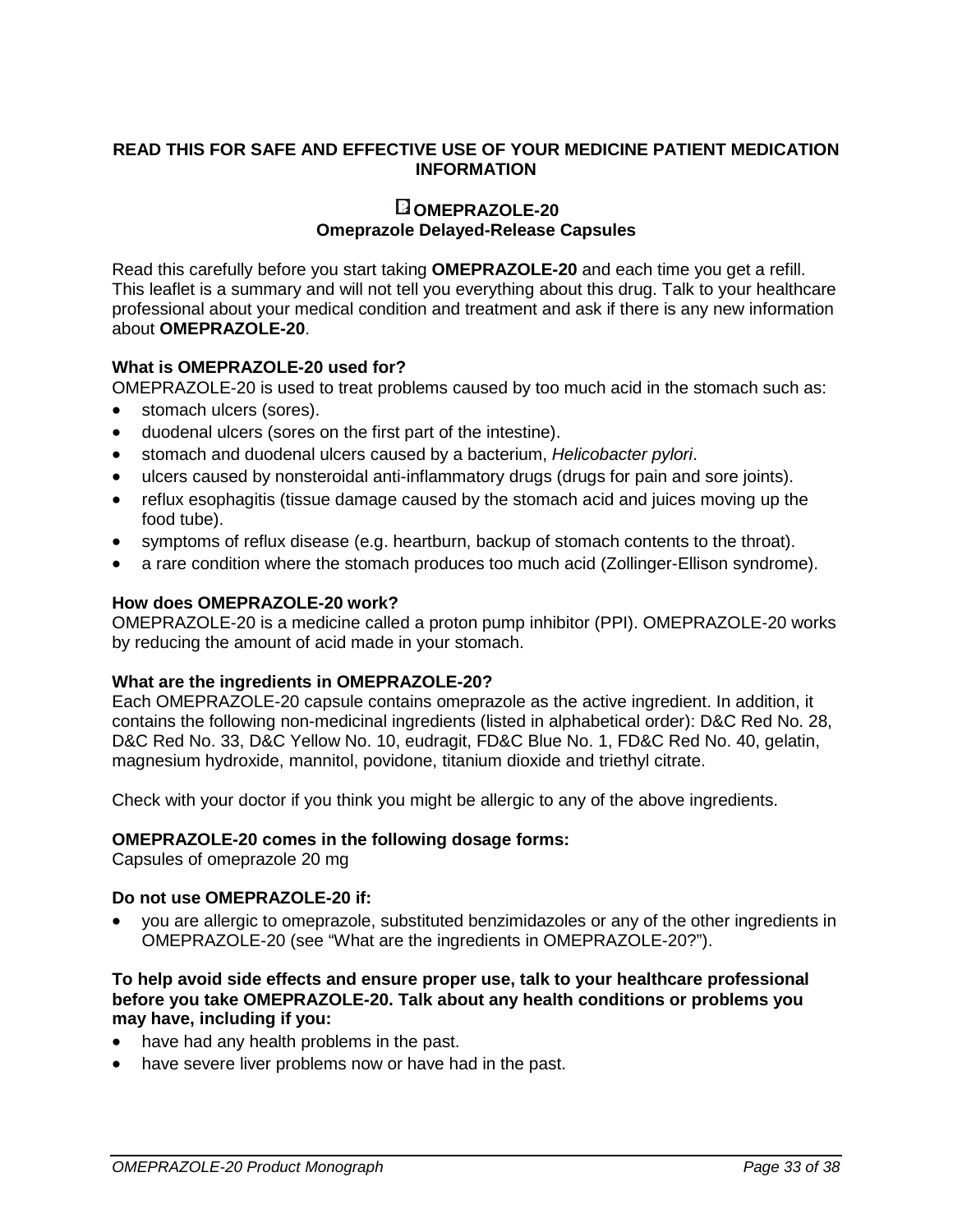- are pregnant, plan to become pregnant, are breastfeeding or planning to breastfeed.
- take any other medications, including ones you can buy without a prescription.

## **Other warnings you should know about:**

OMEPRAZOLE-20 is not recommended for use in patients under 18 years of age.

This medicine should be used at the lowest dose and for the shortest time suitable for your condition. Talk to your doctor if you have any concerns about your treatment.

Treatment in combination with antibiotics: If you experience symptoms such as severe (bloody or repeated watery) diarrhea, with or without fever, abdominal pain or tenderness, you may have bowel inflammation caused by a bacterial infection (*Clostridium difficile*). If this happens, stop taking the drug combination and call your healthcare professional immediately.

Tell your doctor or pharmacist about symptoms that may be a sign of a more serious problem in your stomach or intestine such as:

- trouble swallowing.
- unplanned weight loss.
- vomiting blood or food.
- black (blood-stained) stools.

Long-term use of PPIs may interfere with the absorption of Vitamin B12 from the diet. This may cause a shortage of Vitamin B12 in your body. Talk to your doctor about this risk.

Long-term use of PPIs may lead to low blood magnesium in some people. When blood magnesium is lower than normal, it may also lead to low blood calcium and low blood potassium.

Using PPIs for a long time (every day for a year or longer) may increase risks of broken bones of the hip, wrist or spine. Talk to your doctor about this risk.

Tell your healthcare professional about all the medicines you take, including any drugs, vitamins, minerals, natural supplements or alternative medicines.

### **The following may interact with OMEPRAZOLE-20:**

- medication for HIV: OMEPRAZOLE-20 may decrease the effectiveness of some drugs used for HIV treatment; atazanavir and nelfinavir should not be used with OMEPRAZOLE-20.
- a high-dose of methotrexate (a drug used in high doses to treat cancer): OMEPRAZOLE-20 may need to be temporarily withdrawn.
- clopidogrel, which is used for the prevention of blood clots: OMEPRAZOLE-20 may interact with this drug, therefore use with clopidogrel should be avoided.
- Drug effects may be influenced if OMEPRAZOLE-20 is taken at the same time as some drugs used to prevent fungal infections (itraconazole, ketoconazole, voriconazole), anxiety (diazepam), epilepsy (phenytoin), blood clotting (warfarin or other vitamin K blockers), transplant rejection (tacrolimus), poor circulation in the legs (cilostazol)<sup>\*</sup>, heart problems (digoxin), treatment for tuberculosis (rifampin), St John's Wort (Hypericum performatum) or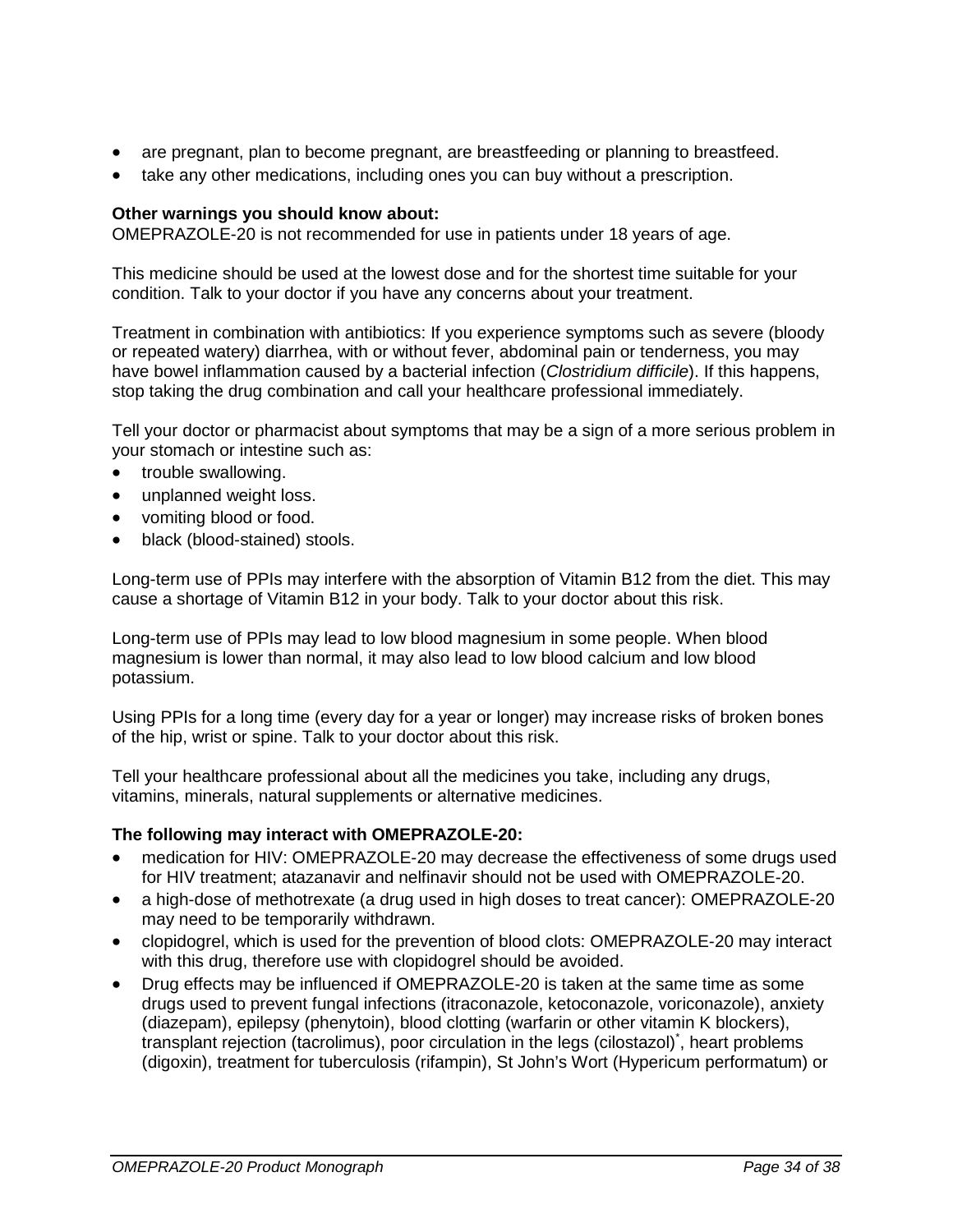a certain type of anticancer drug (erlotinib or any other anticancer drug from the same class).

\* not marketed in Canada

#### **How to take OMEPRAZOLE-20:**

Follow your doctor's directions carefully. They may be different from the information contained in this leaflet.

- Take all doses of OMEPRAZOLE-20 that your doctor prescribes even when you feel well. Doses every day are needed to help damaged areas heal.
- If you take OMEPRAZOLE-20 with antibiotic drugs, it is important that you take all medications at the right time of day for the whole treatment period. Studies have shown that patients who take their medications as prescribed have better ulcer healing rates and greater success getting rid of their *H. pylori* infection.
- Take OMEPRAZOLE-20 until your doctor tells you to stop. Even if you start to feel better in a few days, your symptoms may return if OMEPRAZOLE-20 is stopped too soon. OMEPRAZOLE-20 needs to be taken for the full treatment to help correct acid problems.
- OMEPRAZOLE-20 may be taken with food or on an empty stomach.
- Do not chew or crush your OMEPRAZOLE-20 capsules. Swallow the capsule whole with half a glass of water.

#### **Usual dose:**

Your doctor may tell you to take OMEPRAZOLE-20:

- 10-40 mg once a day for 2-8 weeks to heal damaged areas.
- 10-40 mg to control symptoms of reflux disease or to stop reflux esophagitis from coming back.
- 20 mg to stop ulcers from returning while you take your medicine for pain and joint problems.
- 60 mg once a day to treat Zollinger-Ellison syndrome.
- In combination with antibiotic drugs for one week to treat ulcers caused by *Helicobacter pylori*, your doctor may prescribe:
	- o omeprazole, clarithromycin and amoxicillin Triple Therapy OR
	- o omeprazole, clarithromycin and metronidazole Triple Therapy
	- o Take the 3 drugs two times a day for one week.
	- o If your ulcer is bothering you, your doctor may recommend further treatment with OMEPRAZOLE-20 to make sure that your ulcer is healed.

#### **Overdose:**

If you think you have taken too much OMEPRAZOLE-20 contact your healthcare professional, hospital emergency department or regional Poison Control Centre immediately, even if there are no symptoms.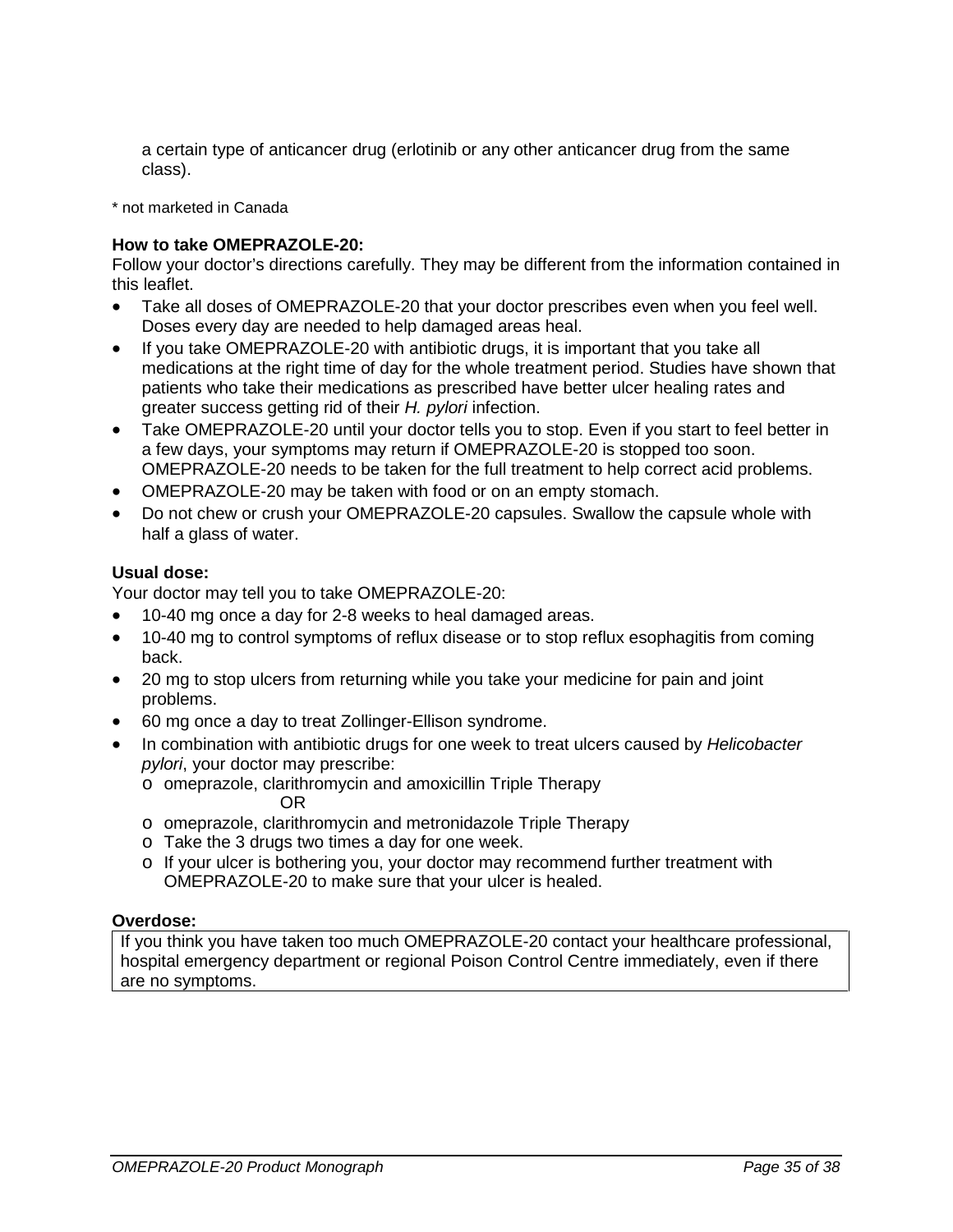#### **Missed Dose:**

If you miss a dose of OMEPRAZOLE-20 and remember within 12 hours, take it as soon as possible. Then go back to your regular schedule. However, if more than 12 hours have passed when you remember, do not take the missed dose. Do not double the dose. Just take your next dose on time.

#### **What are possible side effects from using OMEPRAZOLE-20?**

Like all medicines, OMEPRAZOLE-20 may cause side effects in some people. Side effects are usually mild and go away a short time after starting OMEPRAZOLE-20.

These are not all the possible side effects you may feel when taking OMEPRAZOLE-20. If you experience any side effects not listed here, contact your healthcare professional. Please also see Warnings and Precautions. These side effects may not be caused by OMEPRAZOLE-20 in your case, but only a doctor can assess this.

Common side effects  $(≥ 1$  in 100 patients):

- Headache.
- Diarrhea.
- Constipation.
- Abdominal pain.
- Nausea/ vomiting.
- Excess gas in stomach (flatulence).

Uncommon side effects ( $\geq 1$  in 1000 patients, but < 1 in 100 patients):

- Dizziness.
- Feeling like you or your surroundings are moving (vertigo).
- Difficulty sleeping.
- Feeling sleepy.
- Sensation of burning/ prickling/ numbness.

Rare side effects (< 1 in 1000 patients):

- Drv mouth.
- Hair loss.
- Increased sweating.
- Taste disorders.

Stopping your PPI therapy after taking it for a long time may cause your symptoms to get worse and your stomach may increase acid production. Carefully follow your doctor's instructions when stopping OMEPRAZOLE-20.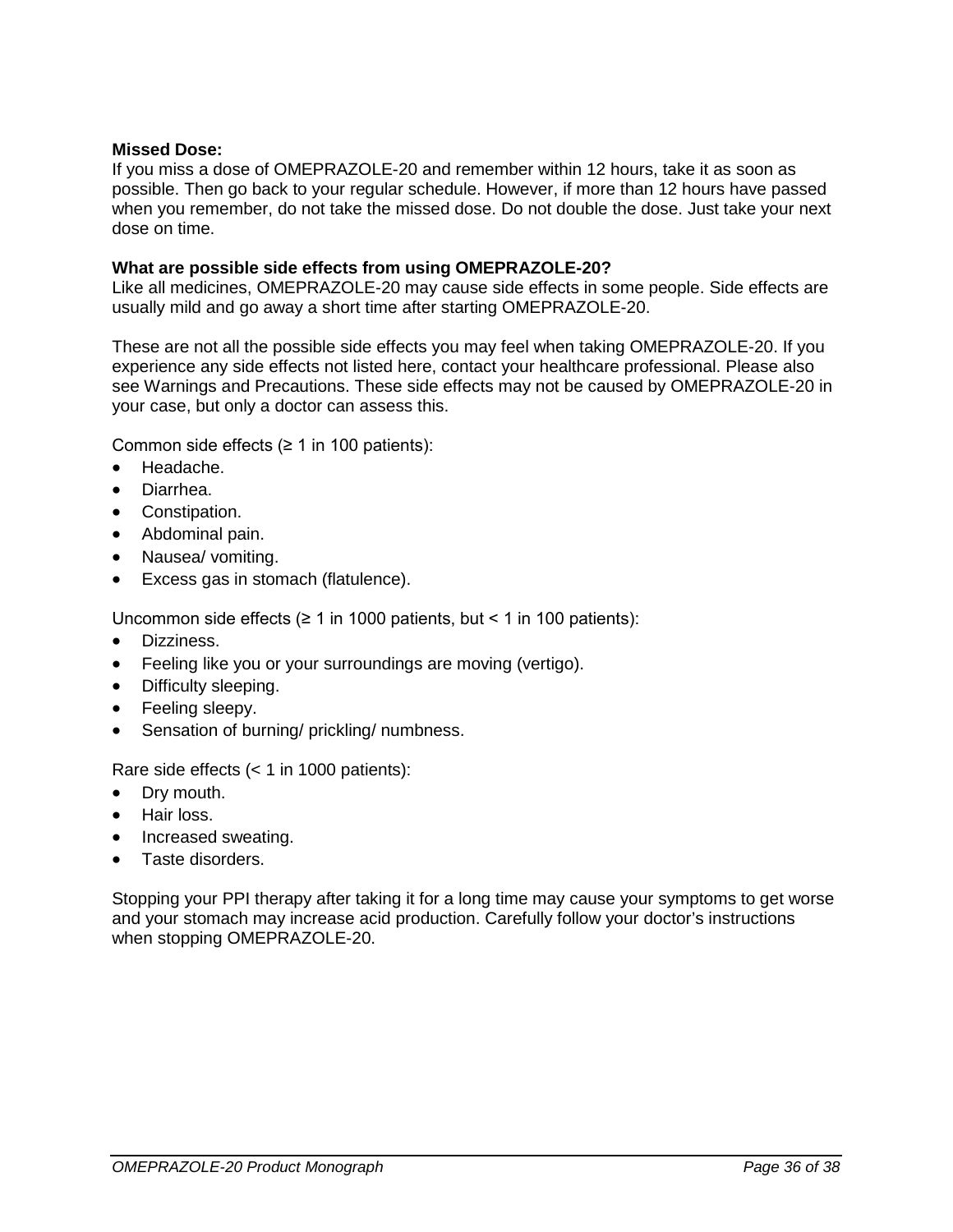| Serious side effects and what to do about them                                                                                           |                                         |                         |                             |
|------------------------------------------------------------------------------------------------------------------------------------------|-----------------------------------------|-------------------------|-----------------------------|
| Symptom / effect                                                                                                                         | Talk to your healthcare<br>professional |                         | Stop taking drug<br>and get |
|                                                                                                                                          | Only if severe                          | In all cases            | immediate<br>medical help   |
| UNCOMMON ( $\geq 1$ in 1000 patients, but < 1 in 100 patients)                                                                           |                                         |                         |                             |
| skin reactions (such as skin rash,<br>dermatitis, itchy skin and/or hives)                                                               |                                         | X                       |                             |
| feeling ill                                                                                                                              |                                         | X                       |                             |
| RARE ( $\geq 1$ in 10 000 patients, but < 1 in 1000 patients)                                                                            |                                         |                         |                             |
| inflammation in the mouth                                                                                                                |                                         | X                       |                             |
| gastrointestinal fungal infection                                                                                                        |                                         | $\overline{\mathsf{X}}$ |                             |
| inflammation of the kidney                                                                                                               |                                         | X                       |                             |
| liver problems, ie, inflammation of the<br>liver with or without jaundice, impaired<br>liver function                                    |                                         |                         | X                           |
| blood disorders (reduced number of<br>cells in the blood, low blood sodium)                                                              |                                         | X                       |                             |
| inflammation in the gut (leading to<br>diarrhea)                                                                                         |                                         | X                       |                             |
| sore joints and muscles                                                                                                                  |                                         | X                       |                             |
| muscular weakness                                                                                                                        |                                         | X                       |                             |
| development of breasts in males                                                                                                          |                                         | X                       |                             |
| sensitivity to sunlight                                                                                                                  |                                         | Χ                       |                             |
| severe skin reactions                                                                                                                    |                                         |                         | X                           |
| hypersensitive (allergic) reactions (such<br>as swelling of tissues, fever, discomfort/<br>tightness in chest and anaphylactic<br>shock) |                                         |                         | X                           |
| blurred vision                                                                                                                           |                                         | X                       |                             |
| if you already have severe liver<br>disease, you may experience<br>disorientation/ aggression/confusion/<br>decreased consciousness      |                                         | X                       |                             |
| if you are very ill, you may feel<br>confused, nervous, depressed<br>or hallucinate                                                      |                                         | X                       |                             |
| VERY RARE (< 1 in 10 000 patients)                                                                                                       |                                         |                         |                             |
| low blood magnesium <sup>e</sup><br>(which may result in low blood calcium<br>and/or low blood potassium)                                |                                         | X                       |                             |

<sup>θ</sup> These would only be seen if a blood test was taken.